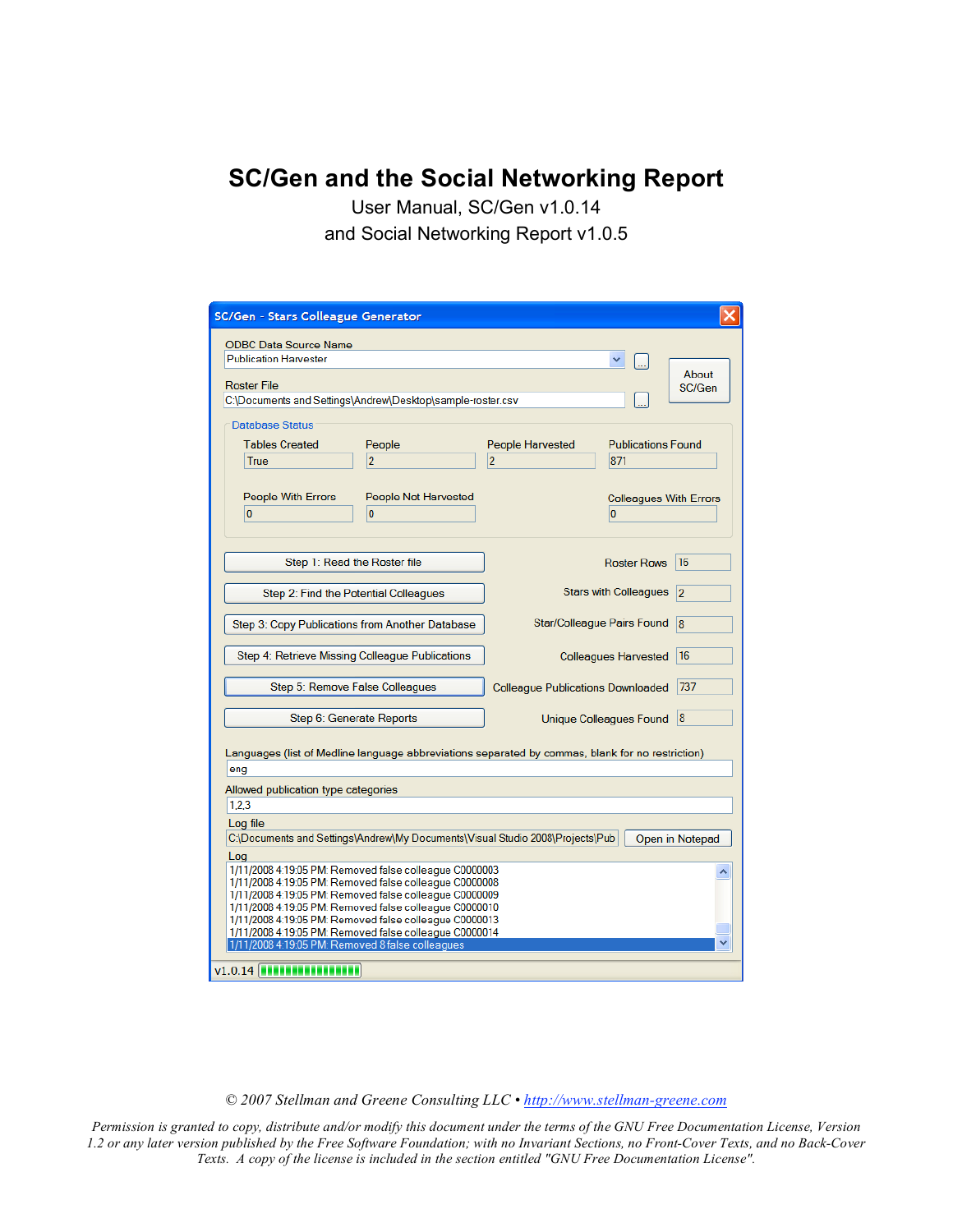### Table of Contents

| 1                       |     | <b>Introduction</b>                                  | $\mathbf{3}$     |
|-------------------------|-----|------------------------------------------------------|------------------|
|                         | 1.1 | Purpose                                              | 3                |
|                         | 1.2 | Scope                                                | 3                |
|                         | 1.3 | System Overview                                      | 3                |
|                         | 1.4 | References                                           | 3                |
| $\boldsymbol{2}$        |     | <b>Installation</b>                                  | $\boldsymbol{4}$ |
|                         | 2.1 | Before you start                                     | 4                |
|                         | 2.2 | Install the SC/Gen and Social Networking software    | 4                |
|                         | 2.3 | Overview of the SC/Gen software                      | 4                |
| 3                       |     | Using the SC/Gen software                            | 5                |
|                         | 3.1 | Specify the Roster File                              | 5                |
|                         | 3.2 | Generate Colleagues                                  | 6                |
|                         | 3.3 | Generate the colleague reports                       | 10               |
| $\overline{\mathbf{4}}$ |     | <b>Generating the Social Networking Report</b>       | 15               |
|                         | 4.1 | Before you can generate the Social Networking report | 16               |
|                         | 4.2 | The second-degree social network                     | 16               |
|                         | 4.3 | Generating the social network report                 | 17               |
|                         | 4.4 | Restricting the Report to a List of Colleagues       | 19               |
|                         |     | <b>GNU Free Documentation License</b>                | 20               |
| 5                       |     | <b>Revision History</b>                              | 23               |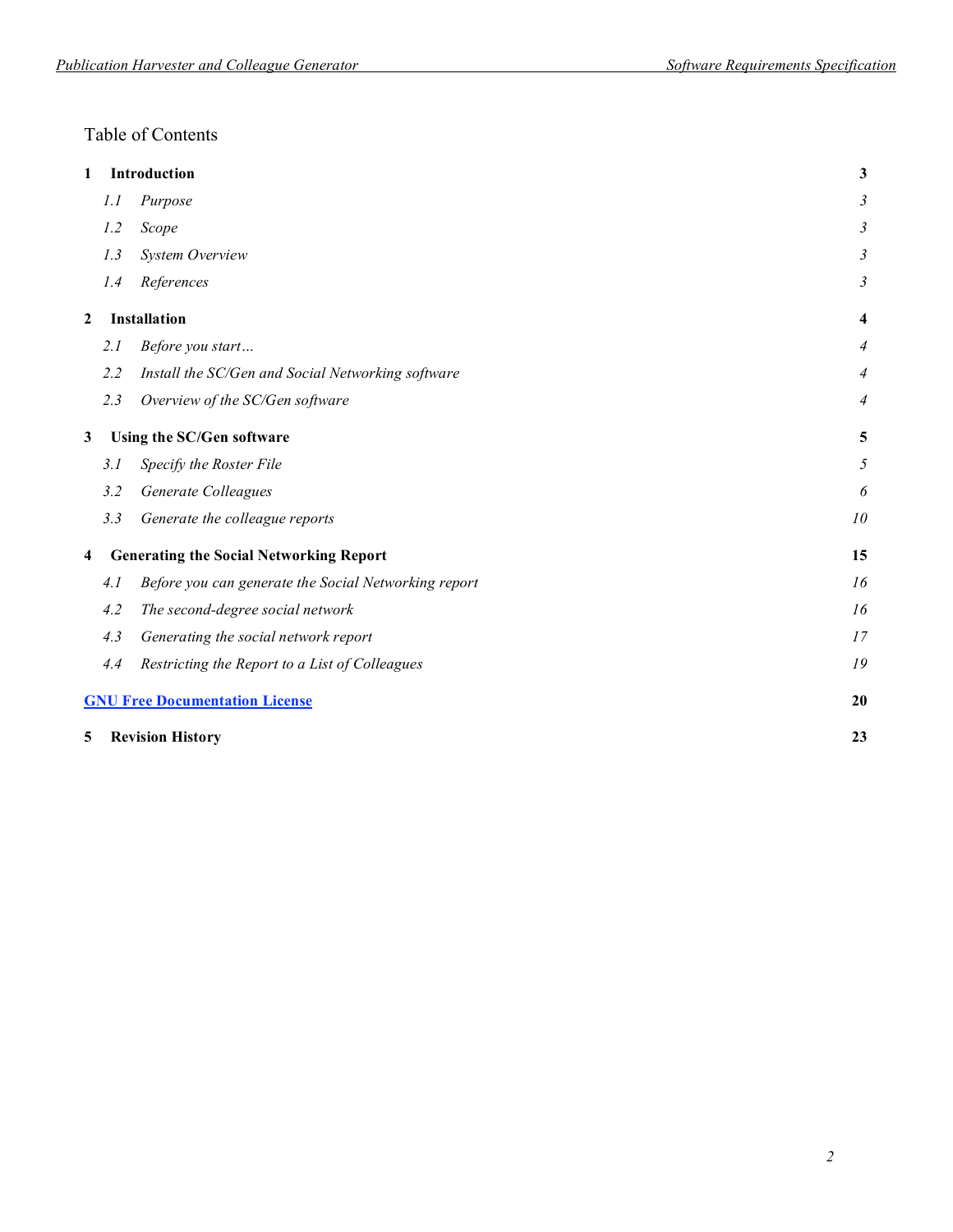# **1 Introduction**

### *1.1 Purpose*

The purpose of this document is to serve as a guide to people who want to use the SC/Gen software and the Social Networking Report software. It should give them all of the information necessary to install, configure and use the software.

## *1.2 Scope*

This document contains step-by-step instructions to show users how to install, configure and use the SC/Gen software and Social Networking Report software on a machine running Windows XP. It covers:

- Installing the SC/Gen software
- Preparing the input files
- Using SC/Gen to generate colleagues from a Publication Harvester database
- Using SC/Gen to generate reports
- Using the Social Networking Report software to generate a social network report from two databases generated by SC/Gen

## *1.3 System Overview*

The purpose of the SC/Gen is to search through a database created by the Publication Harvester project to identify potential colleagues of each star, where a colleague is a person who coauthored a particular publication with a star. It is then used to gather publications for each colleague, and generate reports for analysis of the colleagues in the database.

The purpose of the Social Networking Report is to search through two databases that were created by SC/Gen for the same set of stars. The first database (called the regular database) is used to connect colleagues to their stars to form a first-degree social network. The second database (called the square database) is used to connect those stars to other stars they coauthored with – this is the second-degree social network.

## *1.4 References*

The SC/Gen software requires a database that was created using the Publication Harvester software. This manual does not explain the use of that software – the manual and specification of the Publication Harvester software can be found at http://www.stellman-greene.com/PublicationHarvester/

This manual does not go into detail about what constitutes a colleague, the formats of the input files and the reports, or the structure of the database. All of that information can be found in the software requirements specification (SRS): http://stellman-greene.com/SCGen/SRS\_Colleagues.doc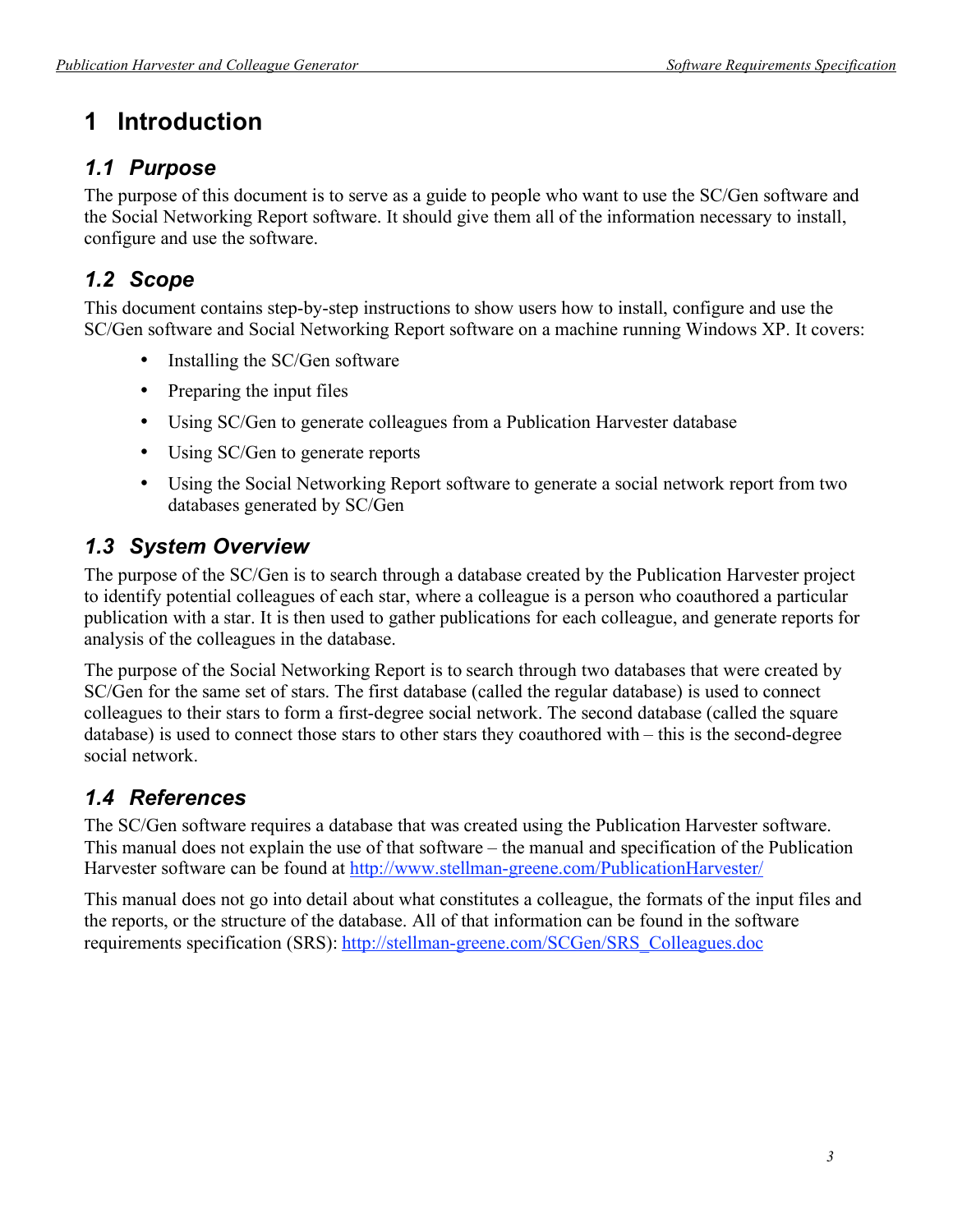# **2 Installation**

This section describes how to install the SC/Gen software.

## *2.1 Before you start…*

SC/Gen is built to operate on a database that was created by the Publication Harvester. The SC/Gen software also requires .NET Framework 3.0, MySQL 5.0 and MySQL/ODBC 3.51. You can find installation instructions for this in the manual for the Publication Harvester, which can be downloaded from http://stellman-greene.com/PublicationHarvester/Publication%20Harvester%20Manual.doc

## *2.2 Install the SC/Gen and Social Networking software*

Download the latest version of the SC/Gen and Social Networking installers from http://stellmangreene.com/SCGen/bin/latest/, unzip it and run setup.exe to install the software. Once each installer is finished, it will run the software it installed. It will appear in the Start menu listed under "Publication Harvester". In addition, there are sample files that can be downloaded from the SC/Gen website:

- sample-roster.csv -- sample input roster file that contains potential colleagues
- sample-JIFs.xls -- sample JIF file for generating reports
- sample-square-roster.csv -- sample square roster file generated to match the Publication Harvester sample input file
- $\frac{\text{sample-input} \times \text{ls}}{\text{sample input}}$  -- sample input People file you can use with the Publication Harvester
- sample-colleagues.txt -- sample colleague file used by the Social Networking Report

## *2.3 Overview of the SC/Gen software*

The purpose of SC/Gen is to identify the colleagues of people who were "harvested" using the Publication Harvester. The Publication Harvester starts with a list of people, finds each person's publication citations using PubMed, and saves them in a MySQL database. SC/Gen picks up where Publication Harvester left off by reading the data for the people and their publications from the database:

- 1. The software reads a roster file that contains information for potential colleagues.
- 2. The software generates colleagues by searching through the publications for each person in the Publication Harvester database and comparing the coauthors to the people in the roster file. A person's colleague is someone who coauthored a publication with that person and appears in the roster.
- 3. The publication citations for each colleague are added to the database, either by copying them from another "pre-harvested" database or by retrieving them from PubMed.
- 4. There will be some false or spurious colleagues that were found in step 2 who, upon finding their publications, don't list the original person as a coauthor. Those false colleagues are removed from their colleague lists.
- 5. Reports can be generated for statistical analysis.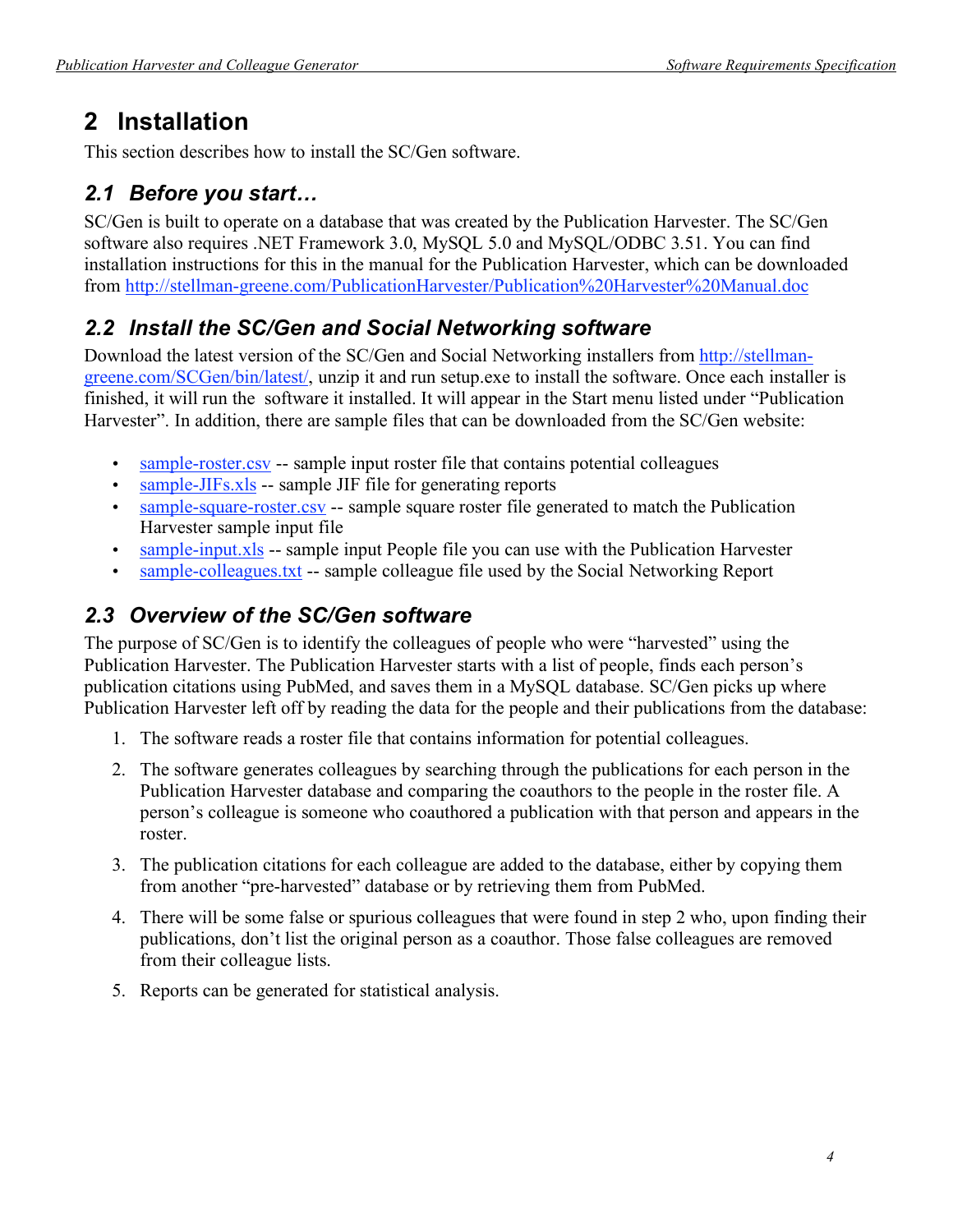# **3 Using the SC/Gen software**

Now that SC/Gen has been installed, it can be used to generate colleagues. Before you can do that, you'll need to use the Publication Harvester to create a database. Once you have that database, SC/Gen will search through it, generate colleagues, and create the reports.

## *3.1 Specify the Roster File*

The SC/Gen software uses a roster file to select potential colleagues. To do that, it uses a roster file. It's a CSV file that can contain a roster of scientists, one row per person. It can also contain a smaller or different set of people. The CSV file contains the following columns:

- setnb (text [length=8]): identifier for the person
- frame (text [length=20]): first name
- mname (text [length=20]): middle name
- lname (text [length=20]): last name
- match\_name1 (text [length=20]): PubMed-formatted name
- match name2 (text [length=20]): PubMed-formatted name (optional)
- search\_name1 (text [length=20]): PubMed-formatted name
- search\_name2 (text [length=20]): PubMed-formatted name (optional)
- search name3 (text [length=20]): PubMed-formatted name (optional)
- search\_name4 (text [length=20]): PubMed-formatted name (optional)
- query (text [length=244]): A search query which will be used to retrieve publications from Pubmed

The matchname1 and matchname2 columns are used to match the person in the roster to a person's publication. If either of these names shows up in the list of authors in a person's publication, then the person is a colleague. (matchname2 can be empty, in which case the software only looks for matches against matchname1.)

The searchname1 through searchname4 columns are used to look in the results of a PubMed query to find a colleague's publications. If any of those names matches a name in the author list of a returned citation, then that colleague is an author of the publication. (searchname2 through searchname4 can be empty; the software will only search on the provided names.)

Each of the name columns contain a name in the same format as the author list in a PubMed citation (e.g. for Robert E. Elston, name1 might contain "ELSTON RE").

The search name1 through search name4 columns are used to search PubMed and retrieve citations (in the same way as in the People file – see the Publication Harvester SRS).

A sample roster file can be downloaded from the following URL: http://stellman-greene.com/SCGen/sample-roster.csv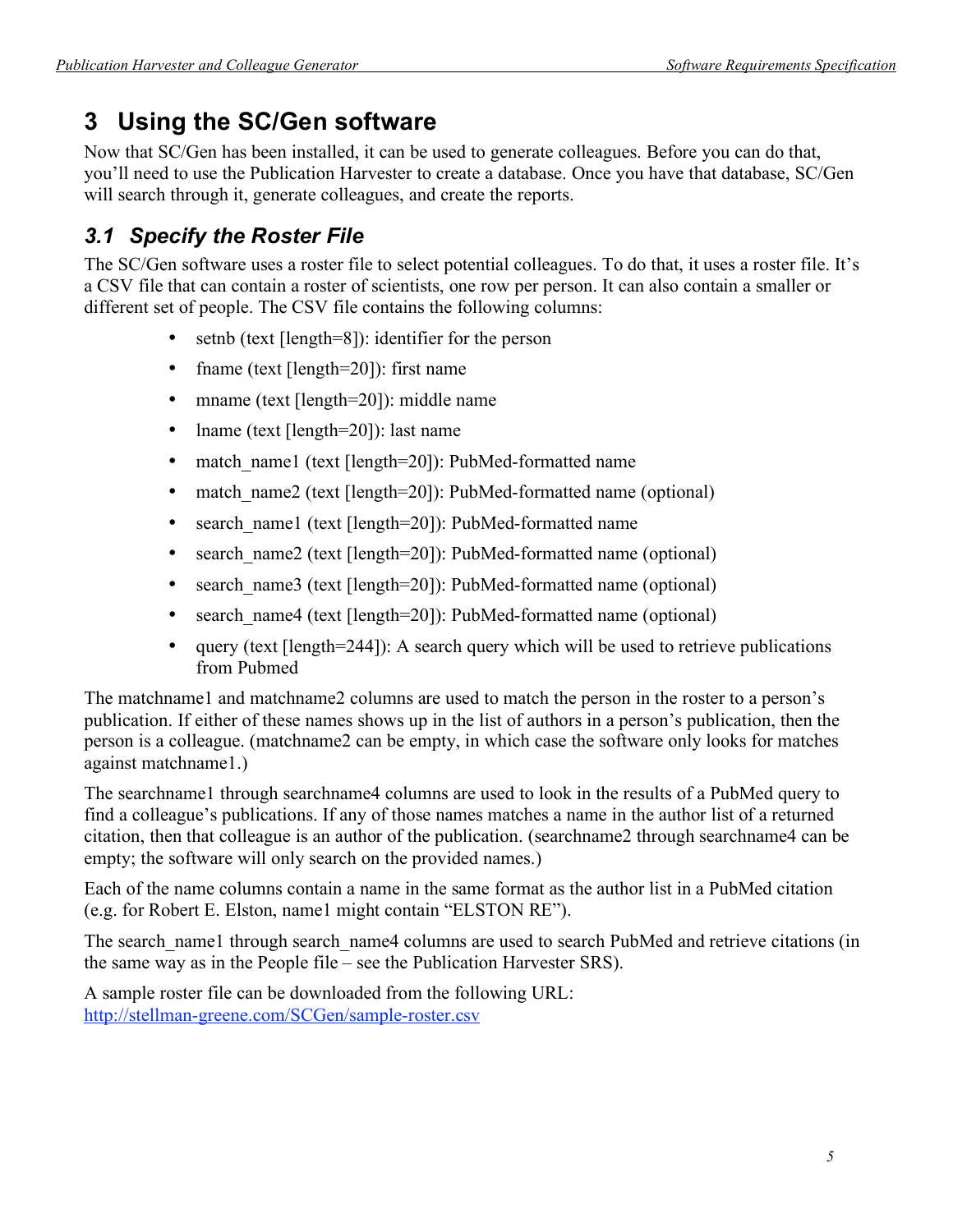## *3.2 Generate Colleagues*

Before you can generate colleagues, you'll need to create and populate a database using the Publication Harvester. Once that database is created and populated, start the SC/Gen software and select the ODBC data source name you used with the Publication Harvester. (If you click the "…" button next to that field, it will pop up the ODBC Data Source Administrator.)

Click on the "…" button next to the "Roster File" field and browse to the Roster. Your SC/Gen window will look like this:

| SC/Gen - Stars Colleague Generator                                                                                                                                                                                                                                      |                                                                                   |                 |  |  |
|-------------------------------------------------------------------------------------------------------------------------------------------------------------------------------------------------------------------------------------------------------------------------|-----------------------------------------------------------------------------------|-----------------|--|--|
| <b>ODBC Data Source Name</b><br><b>Publication Harvester</b><br><b>Roster File</b><br>C:\Documents and Settings\Andrew\Desktop\sample-roster.csv                                                                                                                        |                                                                                   | About<br>SC/Gen |  |  |
| <b>Database Status</b><br><b>Tables Created</b><br>People<br>False<br>$\overline{0}$                                                                                                                                                                                    | People Harvested<br><b>Publications Found</b><br>$\overline{0}$<br>$\overline{0}$ |                 |  |  |
| People With Errors<br>People Not Harvested<br>0<br>$\bf{0}$                                                                                                                                                                                                             | <b>Colleagues With Errors</b><br>$\overline{0}$                                   |                 |  |  |
| Step 1: Read the Roster file                                                                                                                                                                                                                                            | <b>Roster Rows</b>                                                                | not loaded      |  |  |
| Step 2: Find the Potential Colleagues                                                                                                                                                                                                                                   | <b>Stars with Colleagues</b>                                                      | $\overline{0}$  |  |  |
| Step 3: Copy Publications from Another Database                                                                                                                                                                                                                         | Star/Colleague Pairs Found                                                        | $ 0\rangle$     |  |  |
| Step 4: Retrieve Missing Colleague Publications                                                                                                                                                                                                                         | <b>Colleagues Harvested</b>                                                       | $ 0\rangle$     |  |  |
| Step 5: Remove False Colleagues                                                                                                                                                                                                                                         | <b>Colleague Publications Downloaded</b>                                          | $\overline{0}$  |  |  |
| Step 6: Generate Reports                                                                                                                                                                                                                                                | Unique Colleagues Found                                                           | 10              |  |  |
| Languages (list of Medline language abbreviations separated by commas, blank for no restriction)<br>eng<br>Allowed publication type categories<br>1,2,3<br>Log file<br>C:\Documents and Settings\Andrew\My Documents\Visual Studio 2008\Projects\Pub<br>Open in Notepad |                                                                                   |                 |  |  |
| Log                                                                                                                                                                                                                                                                     |                                                                                   |                 |  |  |
| v1.0.14                                                                                                                                                                                                                                                                 |                                                                                   |                 |  |  |

Click the button labeled "Step 1: Read the Roster file". SC/Gen will read the roster file into memory. It also creates an XML file in the same folder that contains the same information as the roster. For a very large roster file, it's faster to load the XML file than it is to load the CSV file. The XML file will have the same name as the CSV file, with ".xml" added to the end ("sample-roster.csv.xml"). The number of rows in the roster will be displayed in the "Roster Rows" box.

Once the roster is read, the button labeled "Step 2: Find the Potential Colleagues" will be enabled.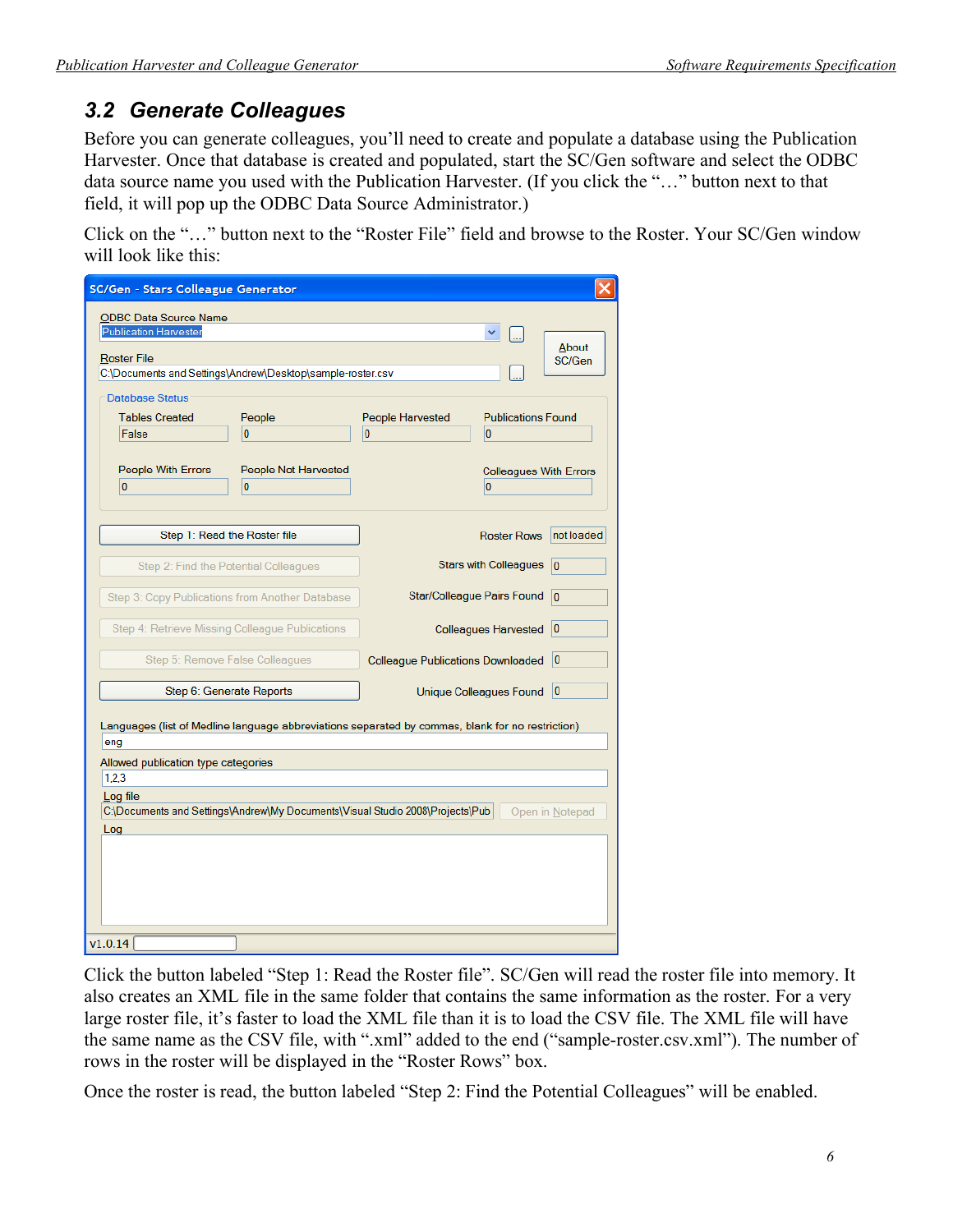| SC/Gen - Stars Colleague Generator                                                                                                               |                                                                                               |                                          |                                                                   |                 |
|--------------------------------------------------------------------------------------------------------------------------------------------------|-----------------------------------------------------------------------------------------------|------------------------------------------|-------------------------------------------------------------------|-----------------|
| <b>ODBC Data Source Name</b><br><b>Publication Harvester</b><br><b>Roster File</b><br>C:\Documents and Settings\Andrew\Desktop\sample-roster.csv |                                                                                               |                                          |                                                                   | About<br>SC/Gen |
| <b>Database Status</b><br><b>Tables Created</b><br>True<br>People With Errors                                                                    | People<br>$\overline{2}$<br>People Not Harvested                                              | People Harvested<br>$\overline{2}$       | <b>Publications Found</b><br>145<br><b>Colleagues With Errors</b> |                 |
| $\bf{0}$                                                                                                                                         | $\overline{0}$                                                                                |                                          | $\overline{0}$                                                    |                 |
|                                                                                                                                                  | Step 1: Read the Roster file                                                                  |                                          | <b>Roster Rows</b>                                                | 16              |
|                                                                                                                                                  | Step 2: Find the Potential Colleagues                                                         |                                          | <b>Stars with Colleagues</b>                                      | $\overline{0}$  |
|                                                                                                                                                  | Step 3: Copy Publications from Another Database                                               |                                          | Star/Colleague Pairs Found                                        | $\overline{0}$  |
|                                                                                                                                                  | Step 4: Retrieve Missing Colleague Publications                                               |                                          | <b>Colleagues Harvested</b>                                       | 10              |
|                                                                                                                                                  | Step 5: Remove False Colleagues                                                               | <b>Colleague Publications Downloaded</b> |                                                                   | 10              |
|                                                                                                                                                  | Step 6: Generate Reports                                                                      |                                          | Unique Colleagues Found                                           | 10              |
| Languages (list of Medline language abbreviations separated by commas, blank for no restriction)<br>eng                                          |                                                                                               |                                          |                                                                   |                 |
| Allowed publication type categories<br>1,2,3                                                                                                     |                                                                                               |                                          |                                                                   |                 |
| Log file<br>C:\Documents and Settings\Andrew\My Documents\Visual Studio 2008\Projects\Pub<br>Open in Notepad                                     |                                                                                               |                                          |                                                                   |                 |
| Log                                                                                                                                              | 1/11/2008 4:16:04 PM: Read 16 from C:\Documents and Settings\Andrew\Desktop\sample-roster.csv |                                          |                                                                   |                 |
| v1.0.14                                                                                                                                          |                                                                                               |                                          |                                                                   |                 |

Click the "Step 2" button to tell SC/Gen to read the database and find the potential colleagues. The software will add additional tables to the database to hold the colleague information.

If you click the Step 2 button on a database that already contains colleagues that were found, it'll display a warning box:

| <b>Re-find Colleagues?</b>                                                                                   |
|--------------------------------------------------------------------------------------------------------------|
| Colleagues have already been found. Are you sure you want to re-find them (or continue the previous search)? |
| No<br>'es                                                                                                    |

If you click "Yes", you can choose to either continue the previous colleague search or reset the database and find new colleagues: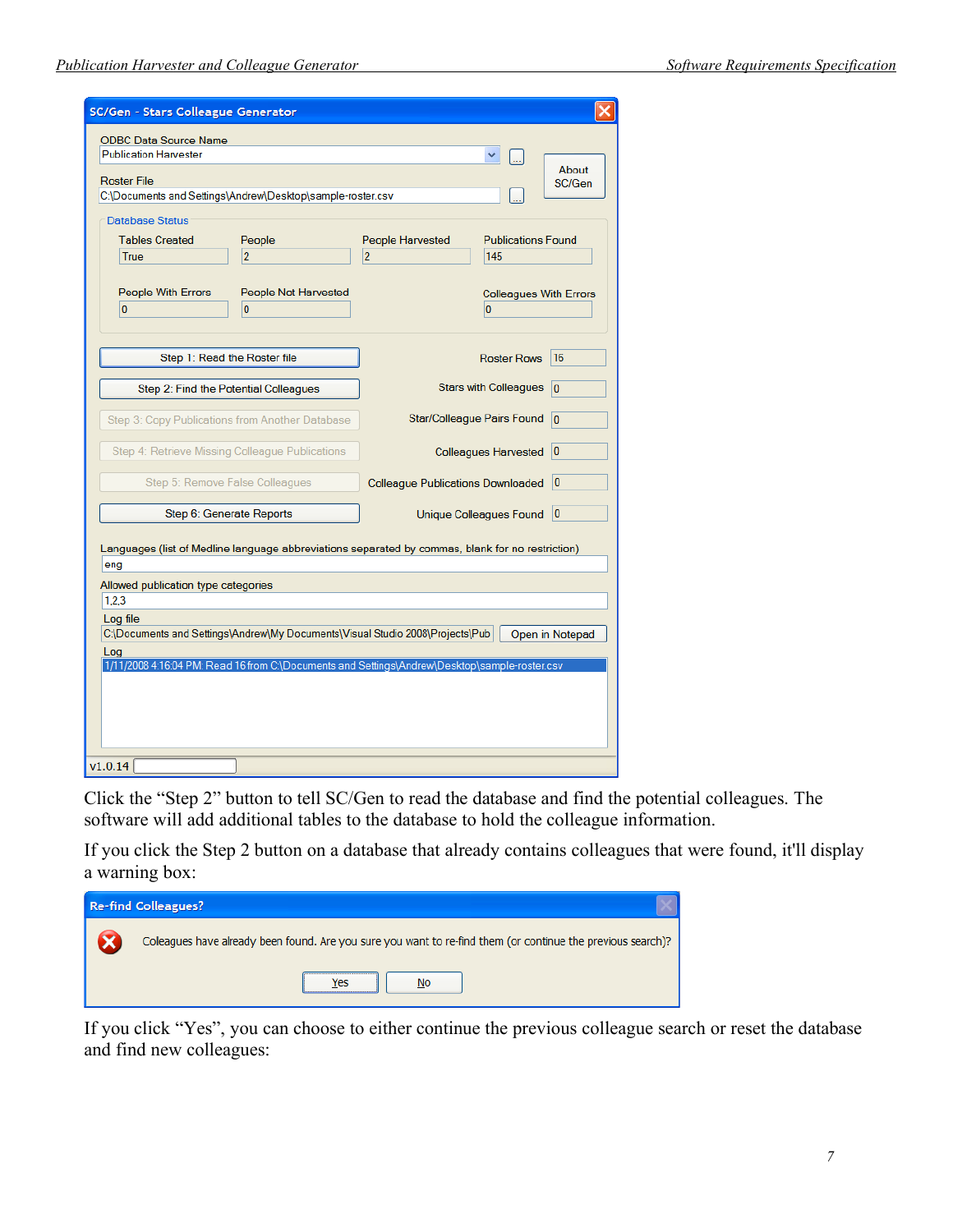

Those two windows will only appear if there are already colleagues in the database. If you're using a clean Publication Harvester database that's never had colleagues generated, those windows will not pop up.

Once the potential colleagues are found, the system will show data in three additional boxes. "Stars with Colleagues" contains the number of distinct stars that it finds in the StarColleagues table – that's the number of stars that have at least one colleague. The "Star/Colleague Pairs Found" contains the number of pairs of stars and colleagues. And the "Unique Colleagues Found" box contains the total number of unique colleagues across all stars in the entire database.

| SC/Gen - Stars Colleague Generator                                                                                                                                         |                                                                                                  |                 |  |  |
|----------------------------------------------------------------------------------------------------------------------------------------------------------------------------|--------------------------------------------------------------------------------------------------|-----------------|--|--|
| <b>ODBC Data Source Name</b><br><b>Publication Harvester</b><br><b>Roster File</b><br>C:\Documents and Settings\Andrew\Desktop\sample-roster.csv<br><b>Database Status</b> |                                                                                                  | About<br>SC/Gen |  |  |
| <b>Tables Created</b><br>People<br>$\overline{2}$<br>True                                                                                                                  | People Harvested<br><b>Publications Found</b><br>$\overline{2}$<br>145                           |                 |  |  |
| People With Errors<br>People Not Harvested<br>$\bf{0}$<br>0                                                                                                                | <b>Colleagues With Errors</b><br>0                                                               |                 |  |  |
|                                                                                                                                                                            |                                                                                                  |                 |  |  |
| Step 1: Read the Roster file                                                                                                                                               | <b>Roster Rows</b>                                                                               | 16              |  |  |
| Step 2: Find the Potential Colleagues                                                                                                                                      | <b>Stars with Colleagues</b>                                                                     | $\overline{2}$  |  |  |
| Step 3: Copy Publications from Another Database                                                                                                                            | Star/Colleague Pairs Found                                                                       | 16              |  |  |
| Step 4: Retrieve Missing Colleague Publications                                                                                                                            | <b>Colleagues Harvested</b>                                                                      | 10              |  |  |
| Step 4: Remove False Colleagues                                                                                                                                            | <b>Colleague Publications Downloaded</b>                                                         | 10              |  |  |
| Step 5: Generate Reports                                                                                                                                                   | Unique Colleagues Found                                                                          | 16              |  |  |
| eng                                                                                                                                                                        | Languages (list of Medline language abbreviations separated by commas, blank for no restriction) |                 |  |  |
| Allowed publication type categories                                                                                                                                        |                                                                                                  |                 |  |  |
| 1,2,3                                                                                                                                                                      |                                                                                                  |                 |  |  |
| Log file<br>C:\Documents and Settings\Andrew\My Documents\Visual Studio 2008\Projects\Pub<br>Open in Notepad                                                               |                                                                                                  |                 |  |  |
| Loa                                                                                                                                                                        |                                                                                                  |                 |  |  |
| 1/10/2008 11:29:30 AM: Read 16 from C:\Documents and Settings\Andrew\Desktop\sample-roster.csv<br>1/10/2008 11:29:35 AM: Finding Doe (X0000001), 1 of 2                    |                                                                                                  |                 |  |  |
| 1/10/2008 11:29:35 AM: Finding Smith (X0000002), 2 of 2                                                                                                                    |                                                                                                  |                 |  |  |
|                                                                                                                                                                            |                                                                                                  |                 |  |  |
|                                                                                                                                                                            |                                                                                                  |                 |  |  |
| v1.0.13 <b>INTERNATIONAL</b>                                                                                                                                               |                                                                                                  |                 |  |  |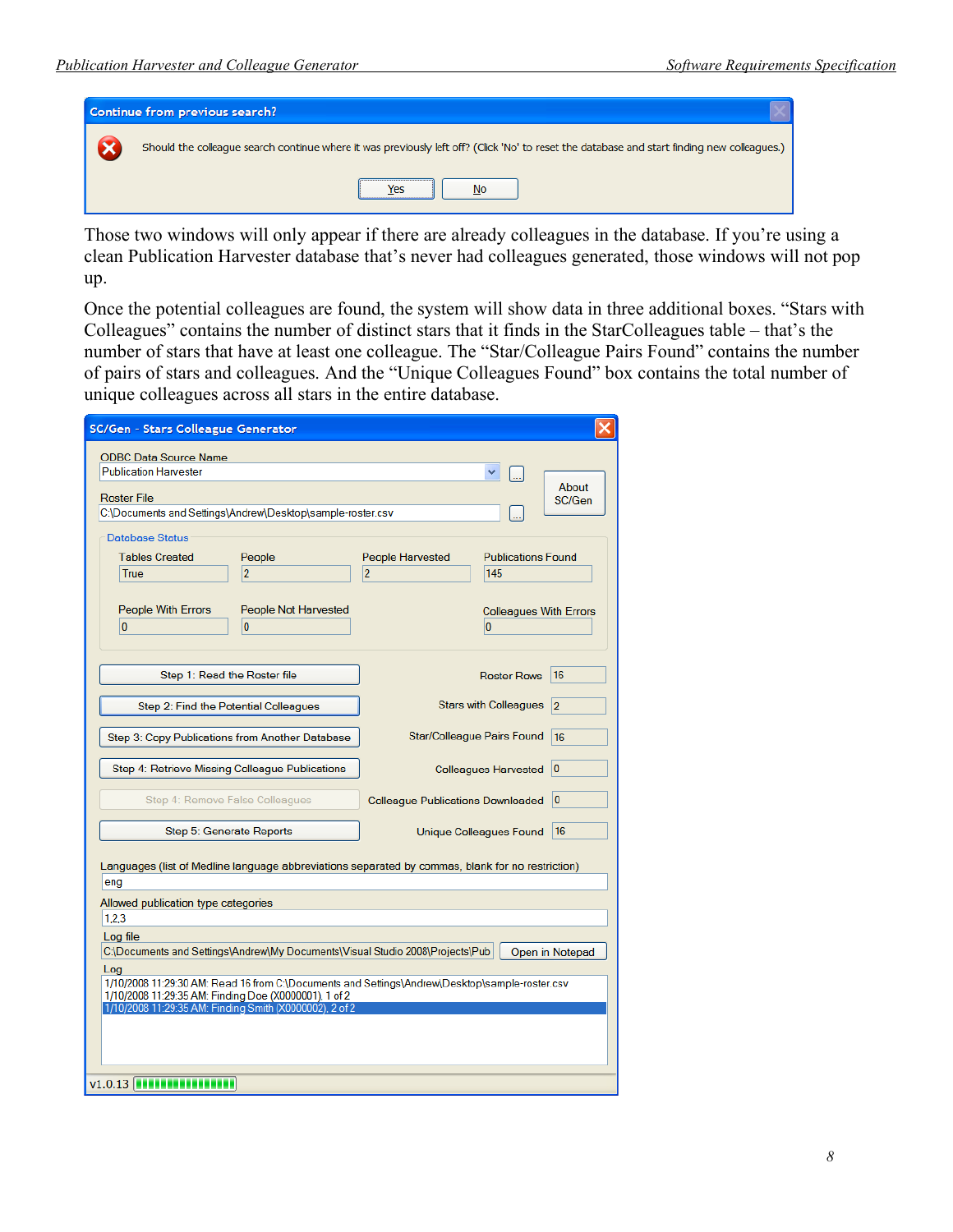Once the potential colleagues are found and added to the database, each colleague's publications need to be harvested. There are two ways to do that. If you have a lot of colleagues whose publications you'll be repeatedly harvesting, you can create a separate Publication Harvester input file with those colleagues and add them to a separate database on the same MySQL server. Once you've got that, you can click the "Copy Publications from Another Database" button, which brings up this window:

| <b>Copy Colleague Publications</b>                         |  |
|------------------------------------------------------------|--|
| Select a database to copy from<br>Pre-harvested Colleagues |  |
| <b>Copy Publications</b>                                   |  |

Select the database that contains the publications to copy. When you click the "Copy Publications" button, the program will copy the publications from one database to the other. It will mark the colleagues for which the publications were copied as "harvested" – that way, when you retrieve the publications later for the remaining colleagues, the system won't take the time to download and process those colleagues' publications. It's much faster to copy publications from another database than it is to download them from PubMed, so this can save a lot of time. You can copy publications repeatedly from several other databases.

Once you've copied all of the publications, click "Step 3: Retrieve Colleague Publications". This does exactly the same thing for the colleagues as the Publication Harvester does for the stars – it downloads the publications from PubMed for each colleague.

### **Note: If this process is interrupted or the machine is shut down, you can restart the harvest later. The SC/Gen software will pick up where it left off, without losing any data.**

Once the colleagues are harvested, it updates the "Colleagues Harvested" box (which contains the number of unique colleagues that have had their publications downloaded) and the "Colleague Publications Downloaded" box (which contains the total number of unique publications – if two colleagues coauthored the same publication, it will only be counted once).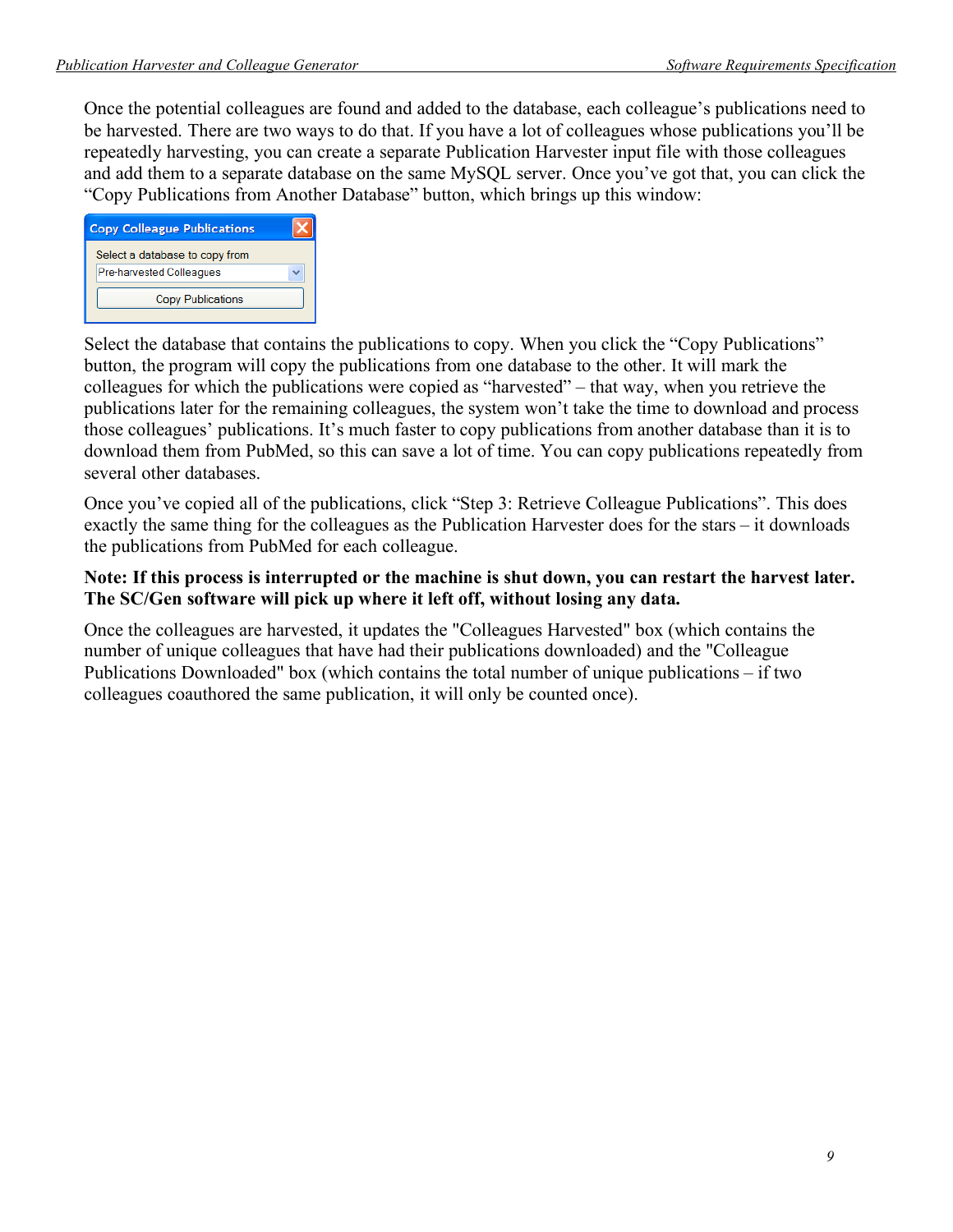| SC/Gen - Stars Colleague Generator                                                                                                                                                                                                                                                                                                                                                                                  |                                        |                                          |                                                 |  |  |
|---------------------------------------------------------------------------------------------------------------------------------------------------------------------------------------------------------------------------------------------------------------------------------------------------------------------------------------------------------------------------------------------------------------------|----------------------------------------|------------------------------------------|-------------------------------------------------|--|--|
| <b>ODBC Data Source Name</b><br><b>Publication Harvester</b><br><b>Roster File</b><br>C:\Documents and Settings\Andrew\Desktop\sample-roster.csv                                                                                                                                                                                                                                                                    |                                        |                                          | ×.<br>About<br>SC/Gen                           |  |  |
| <b>Database Status</b><br><b>Tables Created</b><br>People<br>$\overline{2}$<br>True                                                                                                                                                                                                                                                                                                                                 |                                        | People Harvested<br>$\overline{2}$       | <b>Publications Found</b><br>871                |  |  |
| People With Errors<br>$\overline{0}$                                                                                                                                                                                                                                                                                                                                                                                | People Not Harvested<br>$\overline{0}$ |                                          | <b>Colleagues With Errors</b><br>$\overline{0}$ |  |  |
| Step 1: Read the Roster file                                                                                                                                                                                                                                                                                                                                                                                        |                                        |                                          | 16<br><b>Roster Rows</b>                        |  |  |
| Step 2: Find the Potential Colleagues                                                                                                                                                                                                                                                                                                                                                                               |                                        |                                          | <b>Stars with Colleagues</b><br> 2              |  |  |
| Step 3: Copy Publications from Another Database                                                                                                                                                                                                                                                                                                                                                                     |                                        |                                          | Star/Colleague Pairs Found<br> 8                |  |  |
| Step 4: Retrieve Missing Colleague Publications                                                                                                                                                                                                                                                                                                                                                                     |                                        |                                          | 16<br><b>Colleagues Harvested</b>               |  |  |
| Step 5: Remove False Colleagues                                                                                                                                                                                                                                                                                                                                                                                     |                                        | <b>Colleague Publications Downloaded</b> | 737                                             |  |  |
| Step 6: Generate Reports                                                                                                                                                                                                                                                                                                                                                                                            |                                        |                                          | 8 <br>Unique Colleagues Found                   |  |  |
| Languages (list of Medline language abbreviations separated by commas, blank for no restriction)<br>eng                                                                                                                                                                                                                                                                                                             |                                        |                                          |                                                 |  |  |
| 1,2,3                                                                                                                                                                                                                                                                                                                                                                                                               | Allowed publication type categories    |                                          |                                                 |  |  |
| Log file<br>C:\Documents and Settings\Andrew\My Documents\Visual Studio 2008\Projects\Pub<br>Open in Notepad                                                                                                                                                                                                                                                                                                        |                                        |                                          |                                                 |  |  |
| Log<br>1/11/2008 4:19:05 PM: Removed false colleague C0000003<br>1/11/2008 4:19:05 PM: Removed false colleague C0000008<br>1/11/2008 4:19:05 PM: Removed false colleague C0000009<br>1/11/2008 4:19:05 PM: Removed false colleague C0000010<br>1/11/2008 4:19:05 PM: Removed false colleague C0000013<br>1/11/2008 4:19:05 PM: Removed false colleague C0000014<br>1/11/2008 4:19:05 PM: Removed 8 false colleagues |                                        |                                          |                                                 |  |  |
| $v1.0.14$ <b>THEFT</b>                                                                                                                                                                                                                                                                                                                                                                                              |                                        |                                          |                                                 |  |  |

There are many cases where you'll find roster matches that don't actually represent real colleagues. For example, there could be two John Smiths with different PubMed queries. If the star has a publication with author "SMITH J", both roster rows will be matched. But once the colleagues' publications are harvested, it's possible to check each colleague's publication list against the star's publication list. If there are no publications in common, then the colleague is a "spurious colleague". Step 4 removes those false colleagues from the database and updates the "Stars with Colleagues" box and the "Star/Colleague Pairs" box. (The colleagues are not entirely removed from the database; they are just disassociated from the stars. That way, if one person is a colleague to two stars, his publications remain in the database.)

### *3.3 Generate the colleague reports*

Once all colleagues are harvested and false colleagues are removed, click the Step 5 button to generate the reports. It brings up this dialog box: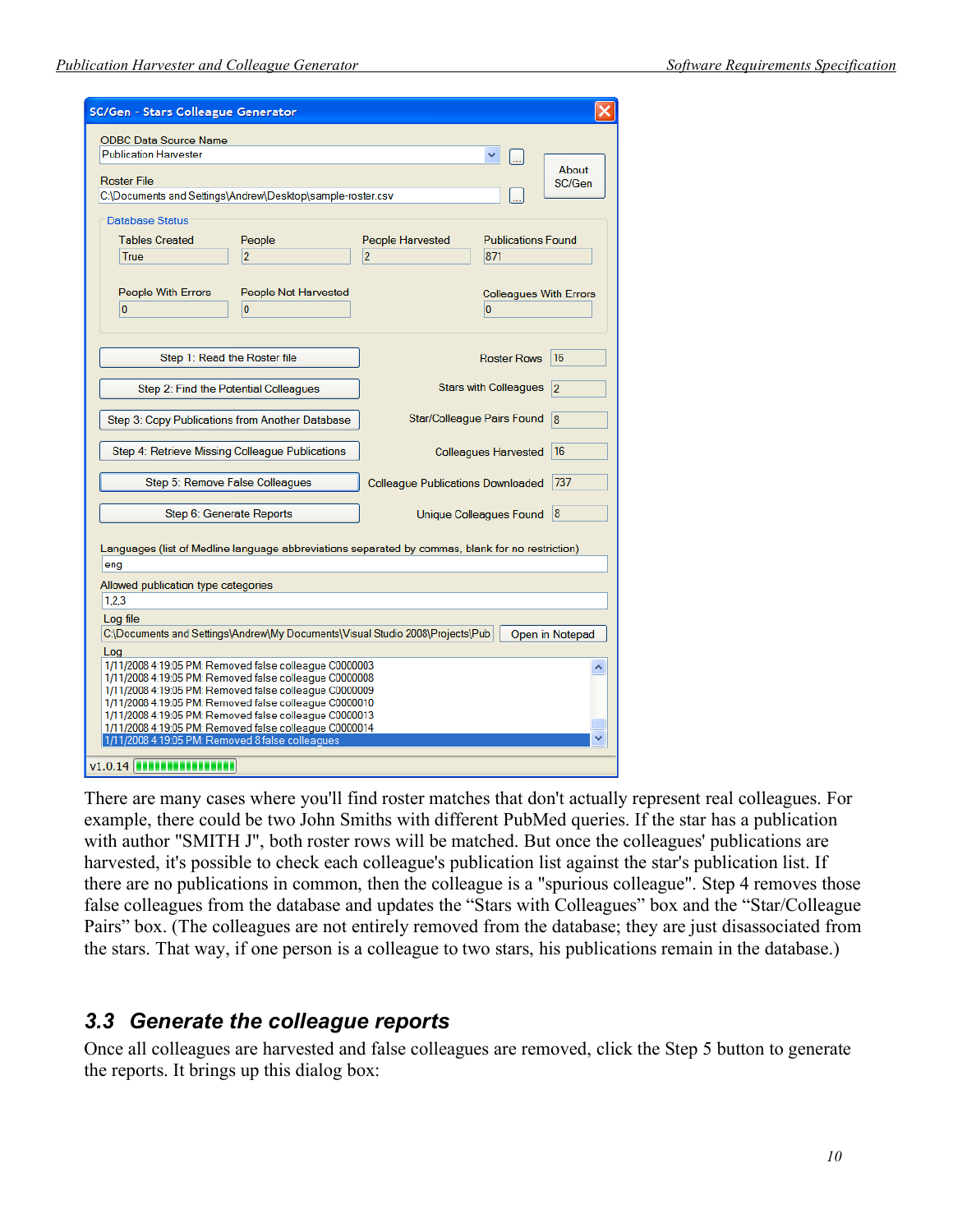| <b>Generate Harvesting Reports</b>                             |                                                |                                                                           |                                   |
|----------------------------------------------------------------|------------------------------------------------|---------------------------------------------------------------------------|-----------------------------------|
| <b>Select Reports to Write</b>                                 |                                                |                                                                           | <b>Colleagues Report Sections</b> |
| Colleagues<br>ы                                                | colleagues.csv                                 |                                                                           | $1+2+3$                           |
|                                                                | O Overwrite existing people report             | $\bigcirc$ Continue where report ends                                     |                                   |
| Publications<br>V                                              | publications.csv                               |                                                                           |                                   |
|                                                                | O Ovewrite existing publications report        | $\bigcirc$ Continue where report ends                                     |                                   |
| <b>Star Colleagues</b><br>M                                    | starcolleagues.csv                             |                                                                           |                                   |
|                                                                | ◯ Ovewrite existing star colleagues report     | Continue where report ends<br>$\left(\begin{array}{c} \end{array}\right)$ | Section to add:<br>Remove<br>Add  |
| Specify a Eolder to Write To                                   |                                                |                                                                           |                                   |
|                                                                | C:\Documents and Settings\Default User\Desktop |                                                                           |                                   |
| Journal Weights File                                           |                                                |                                                                           |                                   |
| C:\Documents and Settings\Default User\Desktop\sample-JIFs.xls |                                                |                                                                           |                                   |
| <b>Generate Reports</b>                                        |                                                |                                                                           |                                   |
|                                                                |                                                |                                                                           |                                   |

You can specify the names of the three reports using the boxes. They're all generated in the same folder; use the first "..." button to specify the folder to write to. If any of the files exist in the folder already, use the "Overwrite existing report" or "Continue where report ends" radio buttons to specify whether to overwrite or continue the report.

You'll need to specify a Journal Weights (JIF) file for the Colleagues report. This is the same JIF file that was used with the Publication Harvester. Click the "…" button next to the "Journal Weights File" box to locate it.

| It only contains summary rows for publication type only $1 + 2 + 5$ . |             |                                                                           |
|-----------------------------------------------------------------------|-------------|---------------------------------------------------------------------------|
| <b>Field</b>                                                          | <b>Type</b> | <b>Description</b>                                                        |
| setnb (key)                                                           | Text        | Colleague unique identifier                                               |
| year (key)                                                            | Number      | Year of publication                                                       |
| pubcount                                                              | Number      | Total nb. of pubs in year, bins I+II+III                                  |
| wghtd pubcount                                                        | Number      | Weighted total nb. of pubs in year, bins I+II+III                         |
| pubcount pos1                                                         | Number      | Total nb. of pubs in year, bins I+II+III, $1st$ author                    |
| wghtd pubcount pos1                                                   | Number      | Weighted total nb. of pubs in year, bins I+II+III, $1st$ author           |
| pubcount posN                                                         | Number      | Total nb. of pubs in year, bins I+II+III, last author                     |
| wghtd pubcount posN                                                   | Number      | Weighted total nb. of pubs in year, bins I+II+III, last author            |
| pubcount posM                                                         | Number      | Total nb. of pubs in year, bins I+II+III, middle author                   |
| wghtd pubcount posM                                                   | Number      | Weighted total nb. of pubs in year, bins I+II+III, middle<br>author       |
| pubcount posNTL                                                       | Number      | Total nb. of pubs in year, bins I+II+III, next-to-last author             |
| wghtd pubcount posNTL                                                 | Number      | Weighted total nb. of pubs in year, bins I+II+III, next-to-last<br>author |
| pubcount pos2                                                         | Number      | Total nb. of pubs in year, $\overline{bins I+II+III}$ , $2nd author$      |
| wghtd pubcount pos2                                                   | Number      | Weighted total nb. of pubs in year, bins I+II+III, $2nd$ author           |

The **Colleagues** report is exactly the same as the People report in the Publication Harvester. By default, it only contains summary rows for publication type "bins"  $1 + 2 + 3$ .

You can add additional sections for additional publication types by typing the section to add and clicking the "Add" button. For example, you can specify that the report also contain information that only includes data from bin #2 by adding "2" to the sections. This will add additional columns to the report – there will be a set of columns added for every section you add using the "Add" button. The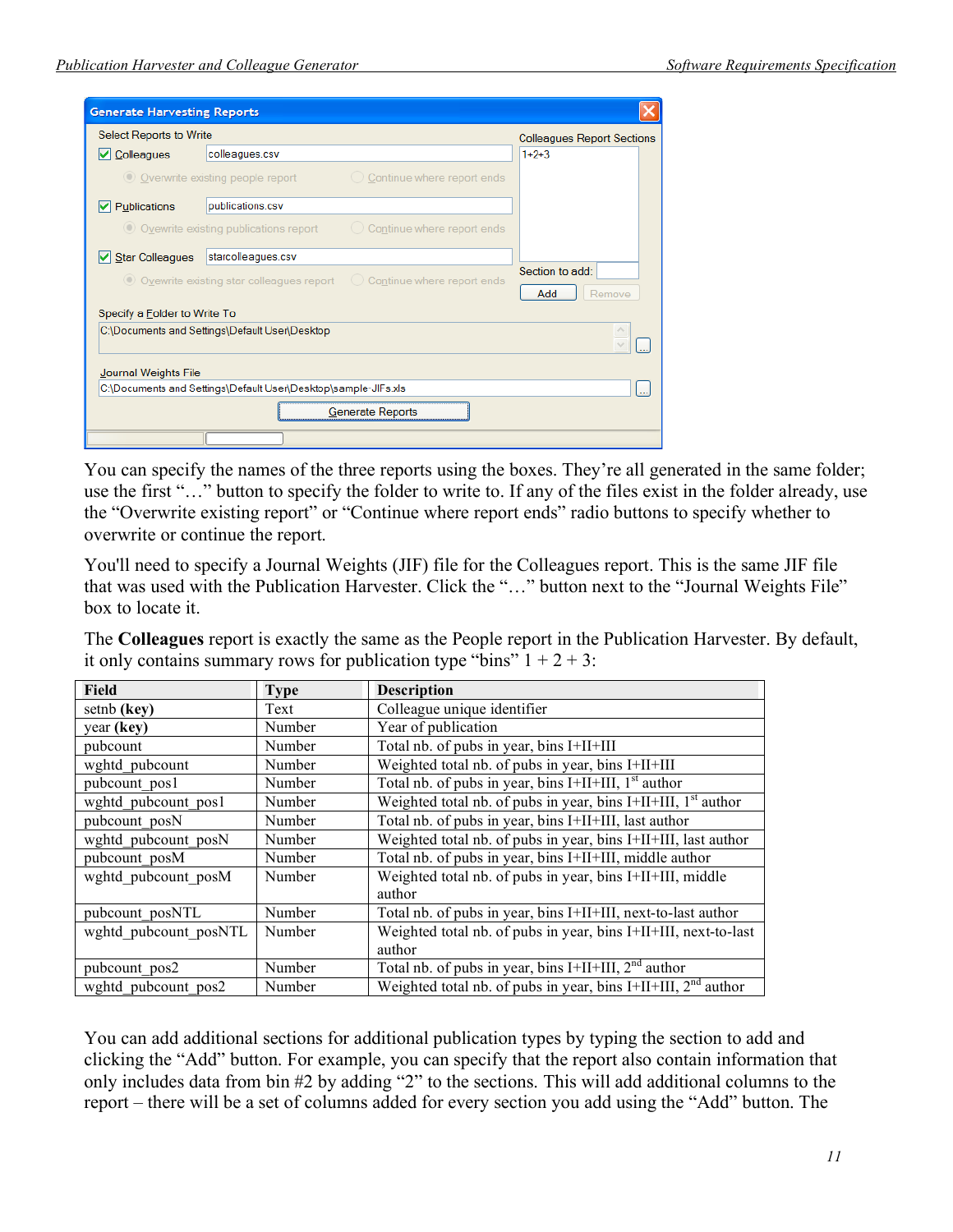names will be altered to indicate which section they belong to (*2*pubcount, wghtd\_*2*pubcount, *2*pubcount\_pos1, wghtd\_*2*pubcount\_pos1, etc.).

The **Publications** report contains one row for each colleague's publications. Each colleague is identified by the unique identifier Setnb. There is one row in this report per each colleague's publication.

| Field            | <b>Type</b> | <b>Description</b>                                    |  |
|------------------|-------------|-------------------------------------------------------|--|
| setnb (key)      | Text        | Star unique identifier                                |  |
| pmid (key)       | Number      | Unique article identifier                             |  |
| Journal name     | Text        | Name of journal                                       |  |
| Year             | Number      | Year of publication                                   |  |
| Month            | text        | Month of publication                                  |  |
| Day              | Number      | Day of publication                                    |  |
| Title            | Text        | Article title                                         |  |
| Volume           | Text        | volume number of the journal in which the article was |  |
|                  |             | published                                             |  |
| Issue            | Text        | Issue in which the article was published              |  |
| Position         | Number      | Position in authorship list for the colleague         |  |
| Nbauthors        | Number      | Number of coauthors (including star)                  |  |
| Bin              | Number      | From I to IV                                          |  |
| Pages            | Text        | Page numbers                                          |  |
| grant id         | Text        | Grant number                                          |  |
| grant_agency     | Text        | Agency who awarded the grant                          |  |
| publication type | Text        | Publication Type from PubMed                          |  |

The **Star Colleagues report** contains a set of rows for each colleague and star. Each of these sets of rows consists of one row for each year that the star and colleague coauthored at least one paper together. This report will exclude any line for which there are no publications in common for the star and colleague for that year (i.e. nbcoauth $1 = 0$ ). So if a star and colleague only coauthored in 1976 and 1984, there will be two rows in this report for them.

The report is grouped by star, colleague and year, with various aggregations performed on the colleague's publications for that year. If the same colleague is a colleague of two different stars, then there will be two different groups in the report for that colleague, one for the first star and one for the second star.

A journal weights file must be provided in order to calculate the weighted publication counts – the software must prompt the user for the location of this file before the reports are run.

| <b>Field</b>          | <b>Type</b> | <b>Description</b>                                                        |
|-----------------------|-------------|---------------------------------------------------------------------------|
| setnb (key)           | Text        | Colleague unique identifier                                               |
| star setnb (key)      | Text        | Star colleague unique identifier                                          |
| year (key)            | Number      | Year of publication                                                       |
| Nbcoauth1             | Number      | Total number of coauthorships (any pos to any pos)                        |
| Wghtd Nbcoauth1       | Number      | Weighted number of coauthorships (any pos to any pos)                     |
| Nbcoauth <sub>2</sub> | Number      | Total number of coauthorships (either star or colleague $1st$ or last)    |
| Wghtd Nbcoauth2       | Number      | Weighted number of coauthorships (either star or colleague $1st$ or last) |
| Nbcoauth 1L           | number      | Number of times the colleague appears as first author on a paper where    |
|                       |             | the star was last author that year                                        |
| Wghtd Nbcoauth 1L     | number      | Weighted number of times the colleague appears as first author on a       |
|                       |             | paper where the star was last author that year                            |
| Nbcoauth L1           | number      | Number of times the colleague appears as last author on a paper where     |
|                       |             | the star was first author that year                                       |
| Wghtd Nbcoauth L1     | number      | Weighted number of times the colleague appears as last author on a        |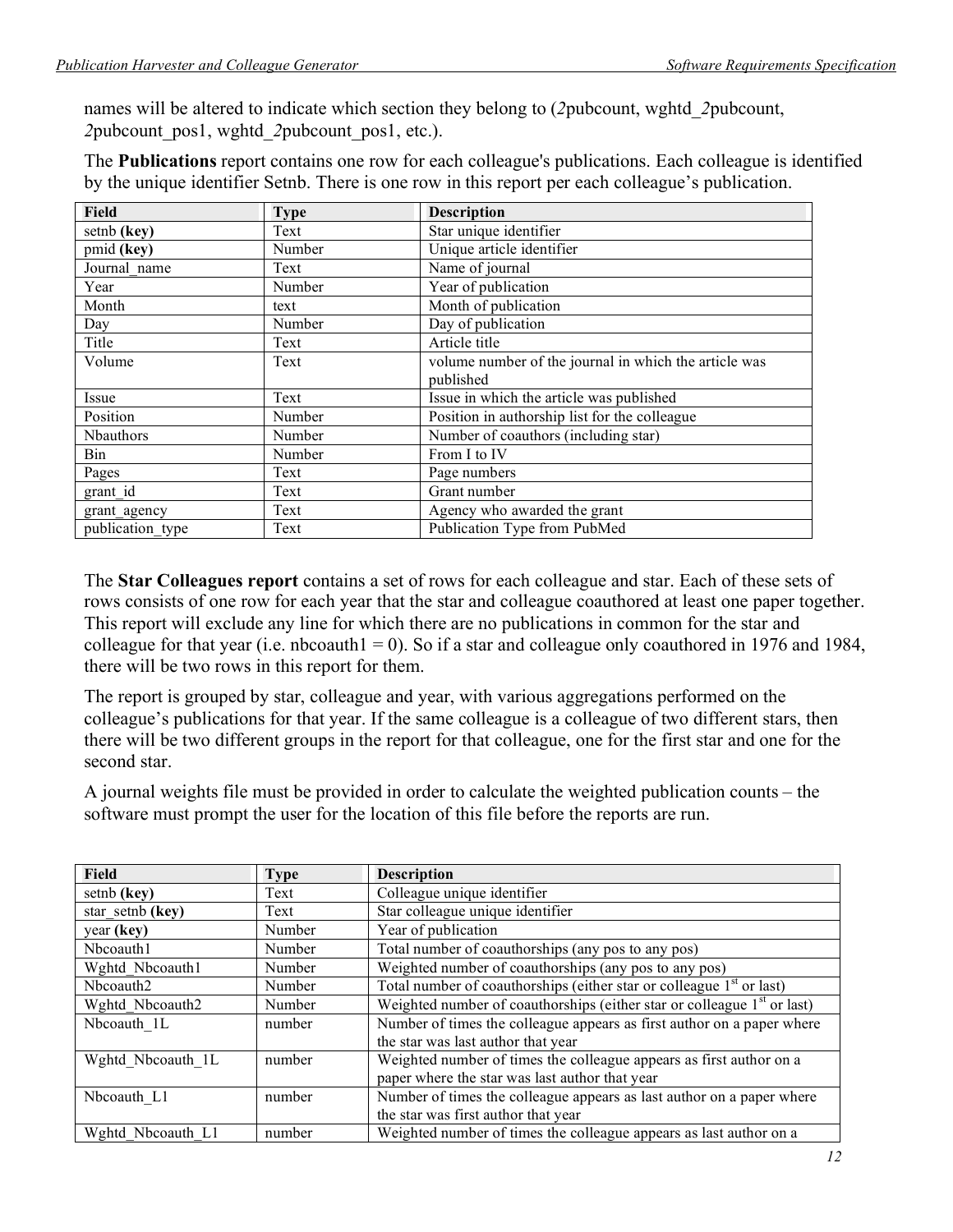|                     |        | paper where the star was first author that year                         |
|---------------------|--------|-------------------------------------------------------------------------|
| Nbcoauth 1M         | number | Number of times the colleague appears as first author on a paper where  |
|                     |        | the star was in the middle that year                                    |
| Wghtd_Nbcoauth_1M   | number | Weighted number of times the colleague appears as first author on a     |
|                     |        | paper where the star was in the middle that year                        |
| Nbcoauth_M1         | number | Number of times the colleague appears as in the middle on a paper       |
|                     |        | where the star was first author that year                               |
| Wghtd_Nbcoauth_M1   | number | Weighted number of times the colleague appears as in the middle on a    |
|                     |        | paper where the star was first author that year                         |
| Nbcoauth_MM         | number | Number of times the colleague appears as in the middle on a paper       |
|                     |        | where the star was in the middle that year                              |
| Wghtd_Nbcoauth_MM   | number | Weighted number of times the colleague appears as in the middle on a    |
|                     |        | paper where the star was in the middle that year                        |
| Nbcoauth_LM         | number | Number of times the colleague appears as last author on a paper where   |
|                     |        | the star was in the middle that year                                    |
| Wghtd_Nbcoauth_LM   | number | Weighted number of times the colleague appears as last author on a      |
|                     |        | paper where the star was in the middle that year                        |
| Nbcoauth_ML         | number | Number of times the colleague appears as in the middle on a paper       |
|                     |        | where the star was last author that year                                |
| Wghtd_Nbcoauth_ML   | number | Weighted number of times the colleague appears as in the middle on a    |
|                     |        | paper where the star was last author that year                          |
| Nbcoauth_21         | number | Number of times the colleague appears as second author on a paper       |
|                     |        | where the star was first author that year                               |
| Wghtd Nbcoauth 21   | number | Weighted number of times the colleague appears as second author on a    |
|                     |        | paper where the star was first author that year                         |
| Nbcoauth_12         | number | Number of times the colleague appears as first author on a paper where  |
|                     |        | the star was second author that year                                    |
| Wghtd_Nbcoauth_12   | number | Weighted number of times the colleague appears as first author on a     |
|                     |        | paper where the star was second author that year                        |
| Nbcoauth_2M         | number | Number of times the colleague appears as second author on a paper       |
|                     |        | where the star was in the middle, not NTL that year                     |
| Wghtd_Nbcoauth_2M   | number | Weighted number of times the colleague appears as second author on a    |
|                     |        | paper where the star was in the middle, not NTL that year               |
| Nbcoauth_M2         | number | Number of times the colleague appears as middle author, not NTL on a    |
|                     |        | paper where the star was second author that year                        |
| Wghtd_Nbcoauth_M2   | number | Weighted number of times the colleague appears as middle author, not    |
|                     |        | NTL on a paper where the star was second author that year               |
| Nbcoauth 2L         | number | Number of times the colleague appears as second author on a paper       |
|                     |        | where the star was last author that year                                |
| Wghtd_Nbcoauth_2L   | number | Weighted number of times the colleague appears as second author on a    |
|                     |        | paper where the star was last author that year                          |
| Nbcoauth_L2         | number | Number of times the colleague appears as last author on a paper where   |
|                     |        | the star was second author that year                                    |
| Wghtd_Nbcoauth_L2   | number | Weighted number of times the colleague appears as last author on a      |
|                     |        | paper where the star was second author that year                        |
| Nbcoauth_2NTL       | number | Number of times the colleague appears as second author on a paper       |
|                     |        | where the star was next-to-last author that year                        |
| Wghtd_Nbcoauth_2NTL | number | Weighted number of times the colleague appears as second author on a    |
|                     |        | paper where the star was next-to-last author that year                  |
| Nbcoauth_NTL2       | number | Number of times the colleague appears as next-to-last author on a paper |
|                     |        | where the star was second author that year                              |
| Wghtd_Nbcoauth_NTL2 | number | Weighted number of times the colleague appears as next-to-last author   |
|                     |        | on a paper where the star was second author that year                   |
| Nbcoauth_NTL1       | number | Number of times the colleague appears as next-to-last author on a paper |
|                     |        | where the star was first author that year                               |
| Wghtd_Nbcoauth_NTL1 | number | Weighted number of times the colleague appears as next-to-last author   |
|                     |        | on a paper where the star was first author that year                    |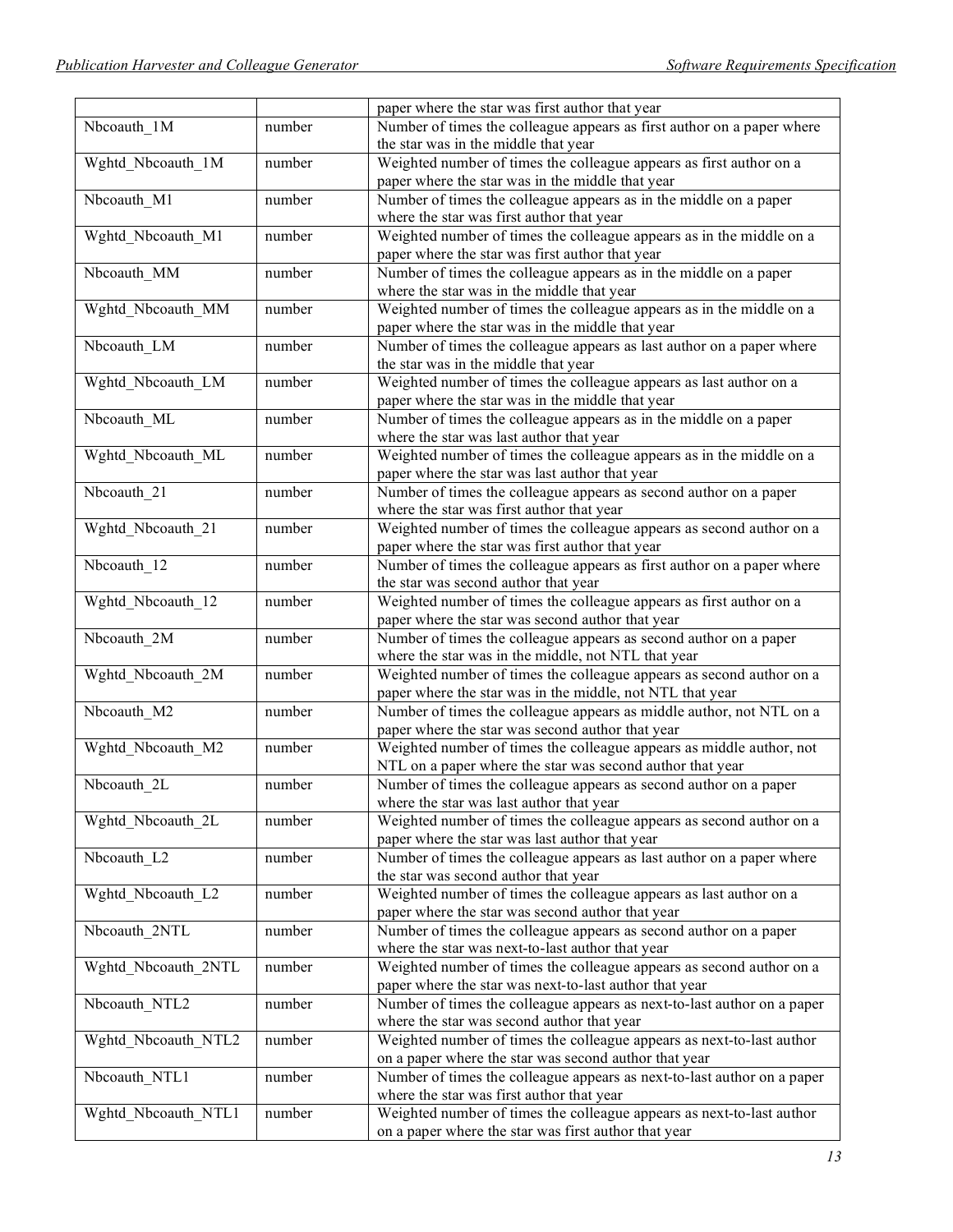| Nbcoauth 1NTL       | number | Number of times the colleague appears as first author on a paper where   |
|---------------------|--------|--------------------------------------------------------------------------|
|                     |        | the star was next-to-last author that year                               |
| Wghtd Nbcoauth 1NTL | number | Weighted number of times the colleague appears as first author on a      |
|                     |        | paper where the star was next-to-last author that year                   |
| Nbcoauth NTLM       | number | Number of times the colleague appears as next-to-last author on a paper  |
|                     |        | where the star was in the middle, not $2nd$ author that year             |
| Wghtd Nbcoauth NTLM | number | Weighted number of times the colleague appears as next-to-last author    |
|                     |        | on a paper where the star was in the middle, not $2nd$ author that year  |
| Nbcoauth MNTL       | number | Number of times the colleague appears as middle author, not $2nd$ author |
|                     |        | on a paper where the star was next-to-last author that year              |
| Wghtd Nbcoauth MNTL | number | Weighted number of times the colleague appears as middle author, not     |
|                     |        | $2nd$ author on a paper where the star was next-to-last author that year |
| Nbcoauth NTLL       | number | Number of times the colleague appears as next-to-last author on a paper  |
|                     |        | where the star was last author that year                                 |
| Wghtd Nbcoauth NTLL | number | Weighted number of times the colleague appears as next-to-last author    |
|                     |        | on a paper where the star was last author that year                      |
| Nbcoauth LNTL       | number | Number of times the colleague appears as last author on a paper where    |
|                     |        | the star was next-to-last author that year                               |
| Wghtd Nbcoauth LNTL | number | Weighted number of times the colleague appears as last author on a       |
|                     |        | paper where the star was next-to-last author that year                   |
| Frst collab year    | Number | Year of first collaboration with the star (any position to any position) |
| Last collab year    | Number | Year of last collaboration with the star (any position to any position)  |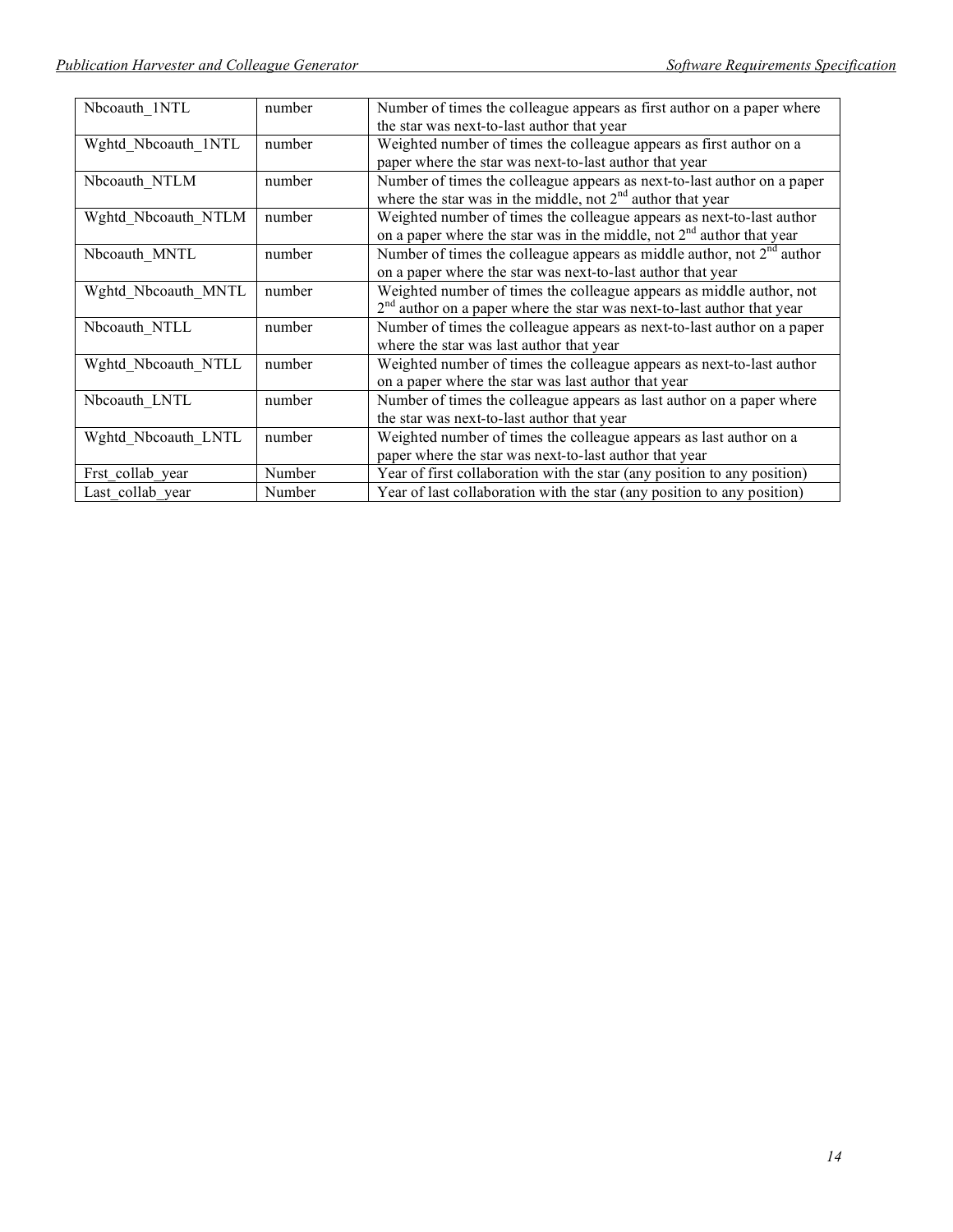# **4 Generating the Social Networking Report**

The purpose of the Social Networking Report is to generate a data that will be used to statistically test social networking hypotheses using the data gathered the Publication Harvester and SC/Gen. It creates a two-degree social network: each colleague is connected to several stars, and each star is connected to additional stars.

For additional information on the social networking, including how the social network is defined, see the Social Networking requirements: http://stellman-greene.com/SCGen/SRS\_SocialNetworking.doc – it also defines the formats of the report file and the colleagues file.

You can use the Social Networking program to generate this second-degree network:

- 1. Specify the regular and square databases that have already been generated using Publication Harvester and SC/Gen.
- 2. By default, the program generates the complete social network for every colleague in the database. But you can specify a list of colleagues to make the software generate a subset of the data.
- 3. The program searches the database and creates a report file that can be used for statistical analysis.

The Social Networking Report needs two databases: a database that contains the colleagues and defines the first-degree network, and a database that defines the second-degree network. Both databases must be on the same server. To specify the databases, first select an ODBC data source:

| <b>Social Networking Report</b>                                                       |                        |
|---------------------------------------------------------------------------------------|------------------------|
| <b>ODBC Data Source Name</b>                                                          |                        |
| <b>Publication Harvester</b>                                                          |                        |
| <b>First-Degree Database</b>                                                          | Second-Degree Database |
| harvested_colleagues<br>$\checkmark$                                                  | square_database        |
| Report file to write                                                                  |                        |
| C:\Documents and Settings\Andrew\My Documents\socialreport.csv                        |                        |
| File with list of colleagues to search for (leave empty to search for all colleagues) |                        |
| C:\Documents and Settings\Andrew\My Documents\colleagues.txt                          |                        |
|                                                                                       |                        |
| Write the Report                                                                      |                        |
|                                                                                       |                        |
| v1.0.5                                                                                |                        |

Once the data source is selected, the First-Degree and Second-Degree Database dropdown lists are populated with all of the databases on the server. Select the two databases. After the databases are selected, click the "..." button next to the report file box to specify the name of the report file to write. Click the "Write the Report" button to write the report to the file.

You can optionally specify a file that contains a list of setnb values of the colleagues to include in the report. If this file isn't specified, all of the colleagues will be included in the report. If it is specified, then only the colleagues whose setnbs appear in the file will be included in the report.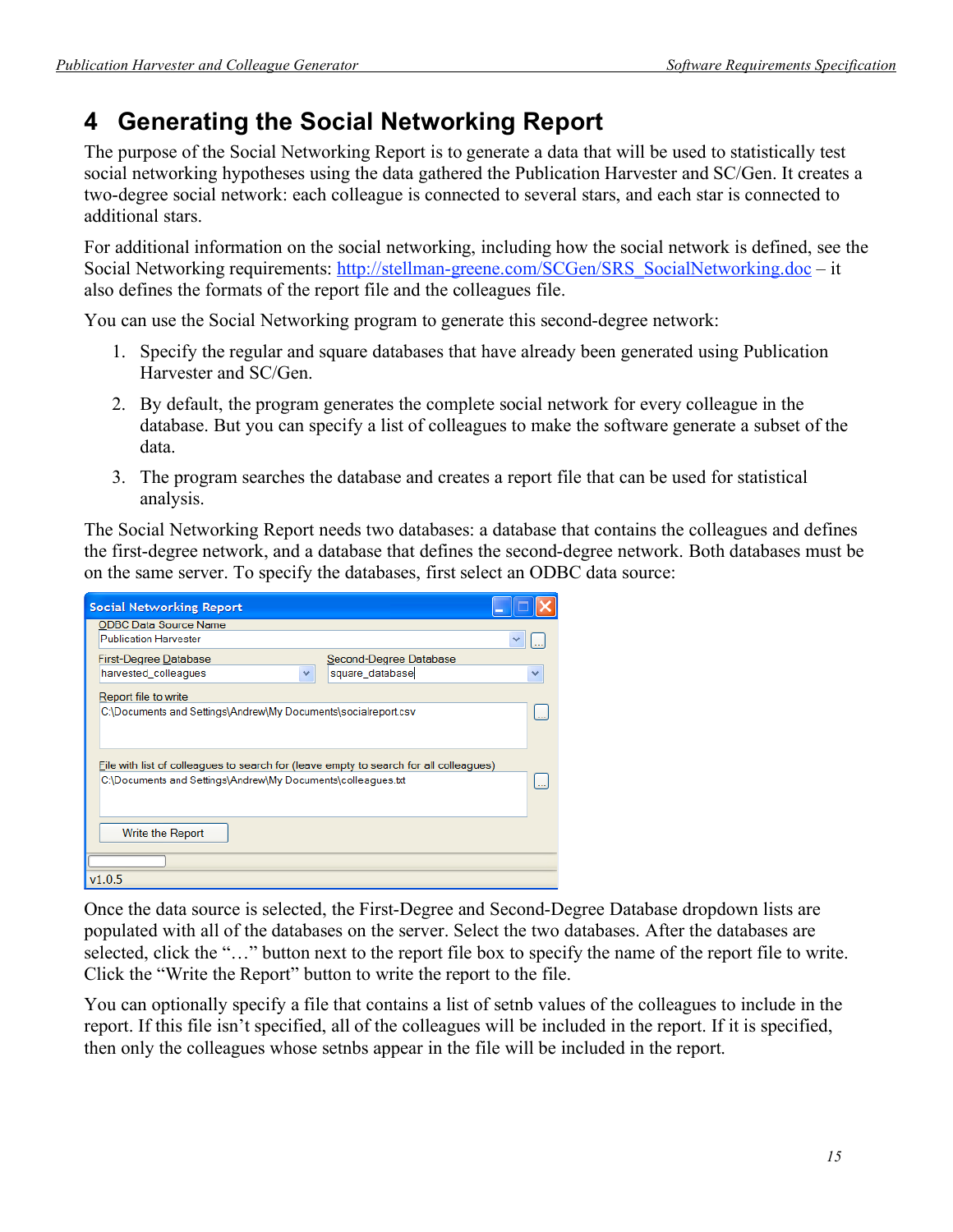## *4.1 Before you can generate the Social Networking report*

The Social Networking report generator requires **two** databases that reside on the same server. The first database is a standard database that has been generated by the Publication Harvester and SC/Gen, with all of the colleagues generated. If you have followed all of the steps in this manual through the end of section 3, then you have created the first database.

The second database is also created by the Publication Harvester and SC/Gen, using the same Publication Harvester input file. The difference is that for the first-degree database you'll use a **square roster file** when you use SC/Gen to generate the colleagues, while you'll use a larger roster to generate the second-degree database. Typically, your roster file for the second-degree database will be much larger than the input file for the Publication Harvester, because you usually want to cast a wide net to find as many colleagues as possible for each person in the Publication Harvester input file to generate a large second-degree social network. However, the first degree social network is created by **starting with the colleagues in the first database**. Each of those colleagues is associated with a person in the original input file. (Some are associated with more than one person; in that case, they're treated as two separate cases and have two separate sets of rows in the social networking report.) By feeding a square database to SC/Gen when you generate the first-degree database, you create a smaller list of potential colleagues.

Once all of the people are found for each colleague, then *their* colleagues need to be found. But those colleagues aren't found in the original database. Instead, the program searches for second degree colleagues *using the people in the original input file* that was used to create the Publication Harvester database.

To do this, you'll create a **square roster**, which is just a roster that contains the people in the original input file. You'll use the Publication Harvester to create a database with the same input file you used for the regular database. Then you'll use SC/Gen to find the colleagues in the square database, using the square roster file instead of the one you used for the regular database.

### *Note: You don't have to re-harvest the publications to create the square database. You can just copy the MySQL database: http://dev.mysql.com/doc/refman/5.0/en/upgrading-to-arch.html*

Once you have the two databases (the regular database and the square database), you're ready to use the Social Networking report software to generate the report.

## *4.2 The second-degree social network*

The purpose of the Social Networking Report is to generate a report that will be used to statistically test social networking hypotheses using the data gathered the Publication Harvester and SC/Gen. It generates a second-degree social network using *two* databases generated by Publication Harvester and SC/Gen. The second-degree database is a normal database generated by SC/Gen, while the first-degree database should be a "square" database that was generated by harvesting the same people that were used to harvest the first database. The difference is that instead of using the full roster of potential colleagues, its roster only contains the people in the original people list – that way, it will only find colleagues who are also on the list.

Once the two databases are created, the social network can be found for each colleague. Here's a typical colleague's social network: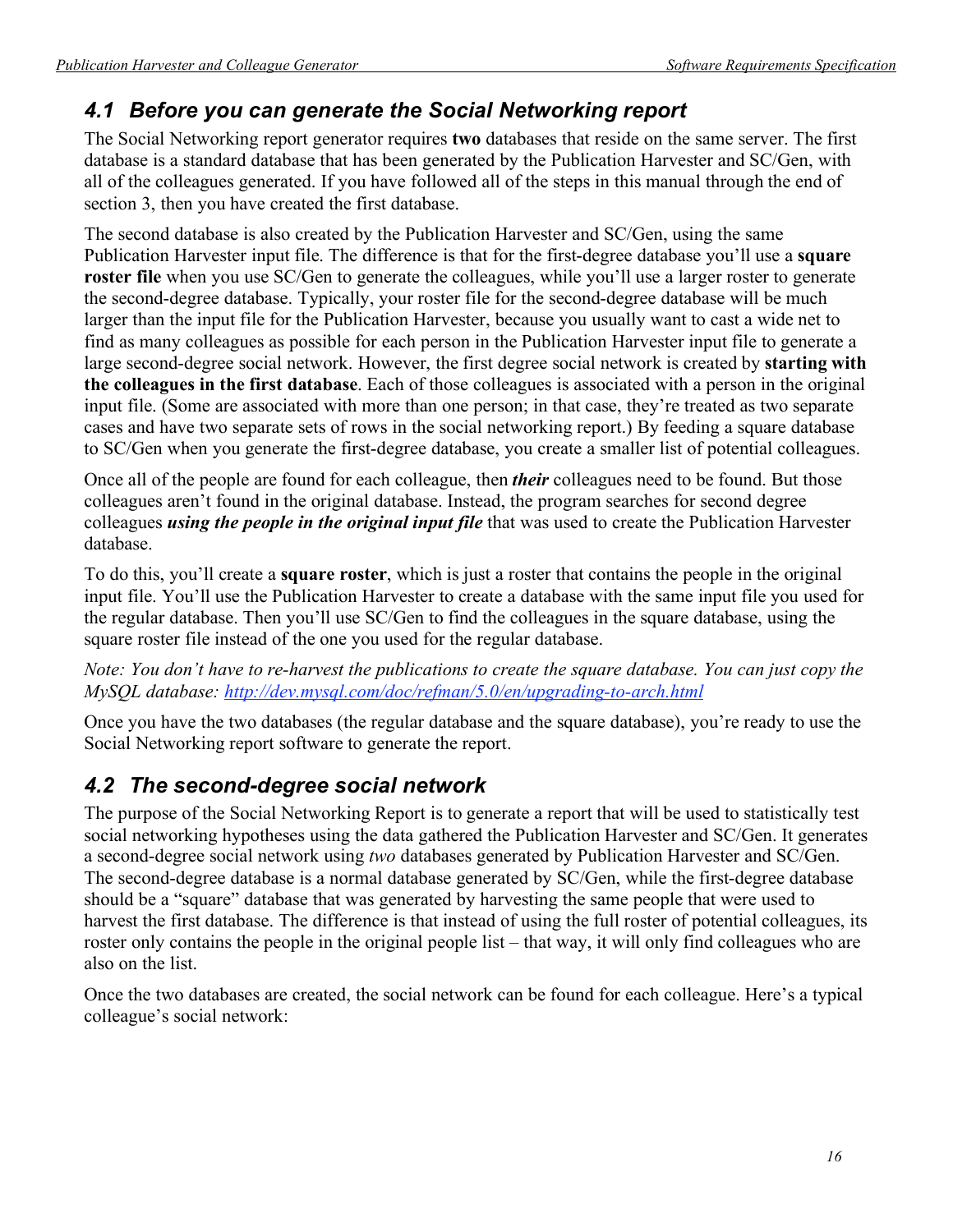

This picture shows the social network for a colleague named Alice, who is the colleague of two people on the original list: Carol and Justin. Those people appeared in the list that was fed into Publication Harvester, and when their publications were downloaded Alice appeared on both of them. She coauthored publications in 1991 and 1993 with Carol, and in 1995 with Justin.

Mallory, Joe, Lisa, Effie, Roger and John also appeared on the list that was fed into Publication Harvester. A second database contains the "square" data – the colleague lists for each person restricted to only the people who were in the original list. Since Alice is a colleague of Carol, who is a colleague of Mallory, then Mallory is a second-degree colleague of Alice.

### *4.3 Generating the social network report*

The goal of the report is to identify the way the relationship between Alice and Bob changes on a yearby-year basis. To do this, it contains a set of rows for each combination of colleague, first degree star and second degree star. In this example, there are four combinations (Alice, Carol, Bob; Alice, Eve, Bob; Alice, Justin, Bob; Alice, Mallory, Bob). Each of these four sets of rows will contain one row per each year in the range from the earliest publication to the latest publication. For example, the earliest publication in the Alice-Carol-Bob combination is 1991, and the latest is 2003, so for these three people there will be 13 rows in the report.

For each row, there are three relationships to measure: colleague and  $1<sup>st</sup>$  degree star;  $1<sup>st</sup>$  degree star and  $2<sup>nd</sup>$  degree star; colleague and  $2<sup>nd</sup>$  degree star. This last measurement is important in order to answer research questions about whether being in the same network as a star would predict a 2<sup>nd</sup> degree colleague's work. It also may be useful to limit a network only to colleagues who never end up working with  $2<sup>nd</sup>$  degree stars, or to years that predate colleague- $2<sup>nd</sup>$  degree star coauthorships.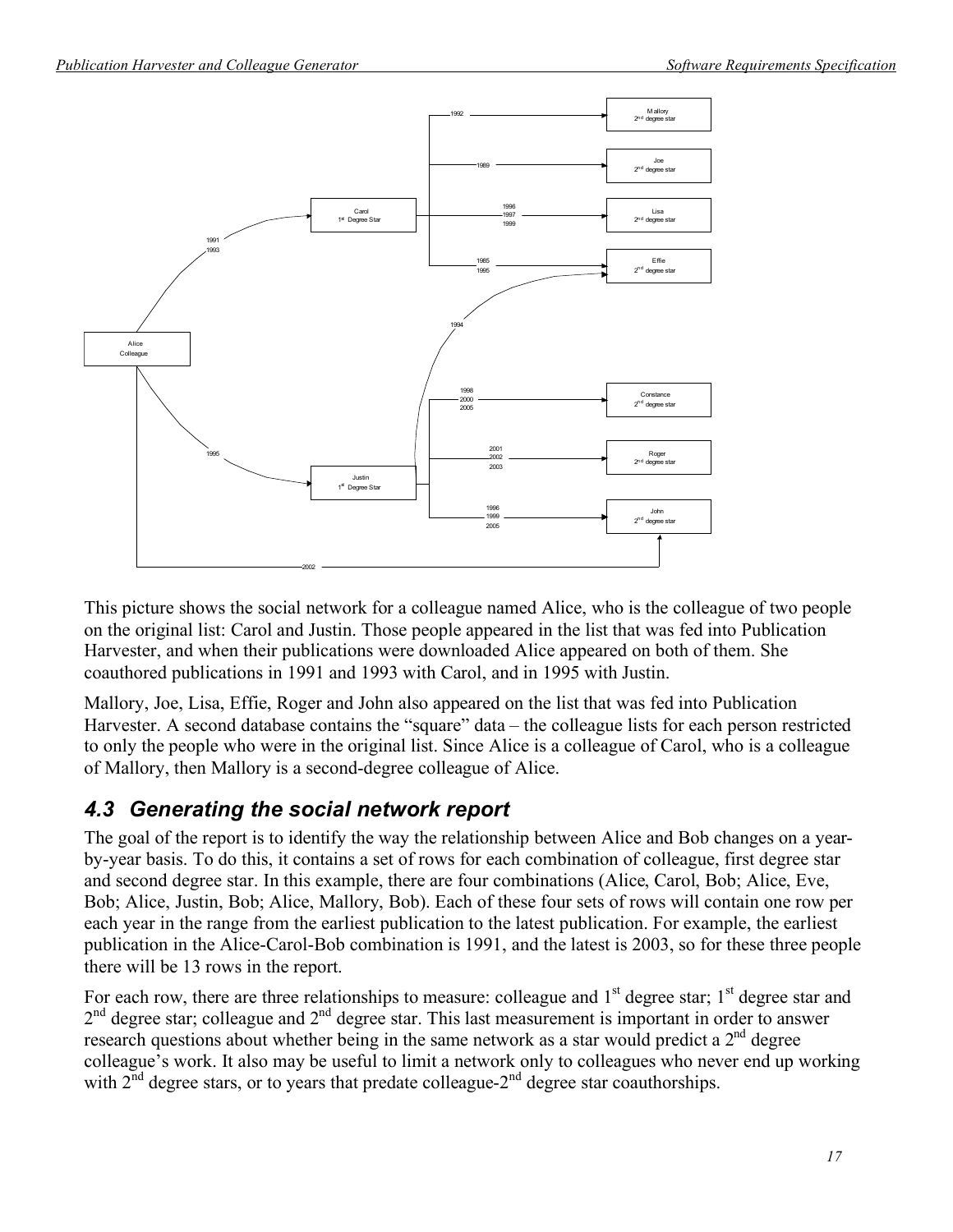Each of the three relationships in a given year is measured using stock and flow. The flow measurement is the number of publications in coauthored by the two people in that year. The stock measurement is the cumulative number of publications coauthored by the two people in that year or any earlier year.

The report will be a comma-delimited text (CSV) file with a header row and the following columns:

| <b>Field</b>    | <b>Type</b> | <b>Description</b>                               |
|-----------------|-------------|--------------------------------------------------|
| $setnb0$ (key)  | Text        | Colleague unique identifier                      |
| setnb1 (key)    | Text        | $1st$ degree star colleague unique identifier    |
| setnb2 (key)    | Text        | $2nd$ degree star colleague unique identifier    |
| year (key)      | Number      | Year                                             |
| flow0to1        | Number      | Flow for colleague to $1st$ degree star          |
| stk0to1         | Number      | Stock for colleague to $1st$ degree star         |
| flow $1$ to $2$ | Number      | Flow for $1st$ degree star to $2nd$ degree star  |
| stk1to2         | Number      | Stock for $1st$ degree star to $2nd$ degree star |
| flow0to2        | Number      | Flow for colleague to $2nd$ degree star          |
| stk0to2         | Number      | Stock for colleague to $2nd$ degree star         |

In the social network shown in the above diagram, there are 14 different combinations of colleague,  $1<sup>st</sup>$ degree star and 2<sup>nd</sup> degree star in this network. The following rows will be generated for the Alice-Justin-John combination:

| setnb0 | setnb1 | setnb <sub>2</sub> | vear | flow0to1 | stk0to1 | flow1 to2 | stk1to2        | flow0to2 | stk0to2  |
|--------|--------|--------------------|------|----------|---------|-----------|----------------|----------|----------|
| Alice  | Justin | John               | 1995 |          |         | $\theta$  | 0              | 0        | $\Omega$ |
| Alice  | Justin | John               | 1996 |          |         |           |                | $^{(1)}$ | 0        |
| Alice  | Justin | John               | 1997 |          |         | 0         |                | $_{0}$   | 0        |
| Alice  | Justin | John               | 1998 |          |         | $\theta$  |                | $_{0}$   | 0        |
| Alice  | Justin | John               | 1999 |          |         |           | 2              | 0        | 0        |
| Alice  | Justin | John               | 2000 |          |         | $\theta$  | $\overline{c}$ | 0        | 0        |
| Alice  | Justin | John               | 2001 |          |         | $\theta$  | $\overline{2}$ | 0        | 0        |
| Alice  | Justin | John               | 2002 |          |         | $\theta$  | $\overline{c}$ |          |          |
| Alice  | Justin | John               | 2003 |          |         | $\Omega$  | $\overline{c}$ |          |          |
| Alice  | Justin | John               | 2004 |          |         | $\Omega$  | $\overline{c}$ |          |          |
| Alice  | Justin | John               | 2005 |          |         |           |                |          |          |

### The following rows will be generated for the Alice-Carol-Effie combination:

| setnb0 | setnb1 | setnb2 | vear | flow0to1         | stk0to1        | flow1to2 | stk1to2  | flow0to2 | stk0to2  |
|--------|--------|--------|------|------------------|----------------|----------|----------|----------|----------|
| Alice  | Carol  | Effie  | 1985 | $\theta$         | $\theta$       |          |          | $\Omega$ | 0        |
| Alice  | Carol  | Effie  | 1986 | $\mathbf{0}$     | $\theta$       |          | $\theta$ | $\theta$ | 0        |
| Alice  | Carol  | Effie  | 1987 | $\Omega$         | $\Omega$       |          | 0        | $\Omega$ | 0        |
| Alice  | Carol  | Effie  | 1988 | $\mathbf{0}$     | $\Omega$       |          | 0        |          | 0        |
| Alice  | Carol  | Effie  | 1989 | $\mathbf{0}$     | $\theta$       |          | 0        | 0        | 0        |
| Alice  | Carol  | Effie  | 1990 | $\boldsymbol{0}$ | $\theta$       |          | 0        | 0        | 0        |
| Alice  | Carol  | Effie  | 1991 |                  |                |          | 0        | $\theta$ | 0        |
| Alice  | Carol  | Effie  | 1992 | $\theta$         |                |          | 0        | $\Omega$ | 0        |
| Alice  | Carol  | Effie  | 1993 |                  | $\mathfrak{D}$ |          | 0        | $\Omega$ | 0        |
| Alice  | Carol  | Effie  | 1994 | $\Omega$         | $\mathcal{L}$  |          | 0        | $\Omega$ | $\Omega$ |
| Alice  | Carol  | Effie  | 1995 | $\boldsymbol{0}$ | ↑              |          |          |          |          |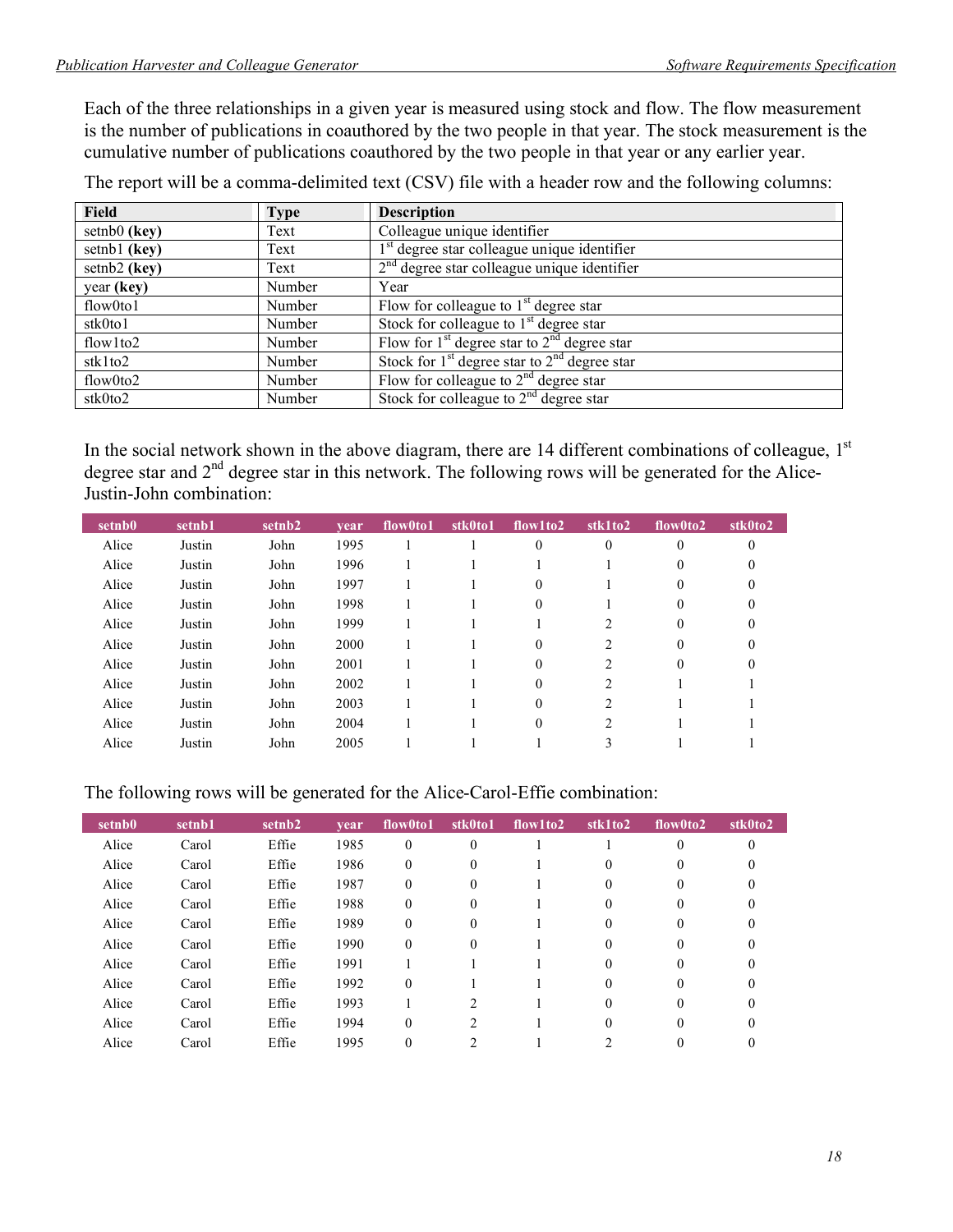## *4.4 Restricting the Report to a List of Colleagues*

A SQL database generated by the Publication Harvester and SC/Gen can contain a very large number of colleagues – and most of those colleagues may be irrelevant to the researcher generating the reports. To remedy this, the researcher may optionally specify a list of colleagues. If this list is specified, then the software only generates the social network for those colleagues, and the final report contains only those colleagues. The list of colleagues is text file that contains the setnb values for each colleague to include in the report, with one setnb per line. For example, if you want to generate a report that only includes Alice, Justin and Efffie, you'd specify a text file with their setnbs on each line:

Alice Justin Effie

If this file is specified, then the software will only generate a report for Alice, Justin and Effie. However, the software will not generate any report rows for any setnb that is not actually contained in the database.

## *4.5 Fault tolerance*

The Social Networking report generator is capable of producing extremely long reports, which may take a long time to produce. If a long run were to be interrupted (by a power failure, for example), it would be frustrating and time-consuming to have to regenerate the report rows that were already produced. To avoid this problem, fault tolerance is built into the report generator. To resume a partially generated report, just select the report file that you began. The software will first warn you that you have selected an existing file. It will then display a prompt:



If you select "Yes", the report generator will rename the existing file, adding ".bak" to the end of the filename. If will then create a new file and copy all of the rows out of the old one – except for the block of rows for the last colleague in the file, because if the report generator was previously interrupted, it may not have finished writing that colleague's network. It will then skip any colleague which was copied from existing file.

If you select "No", the report generator will delete the existing file. If you select "Cancel", then it will cancel the operation and not write or change any files.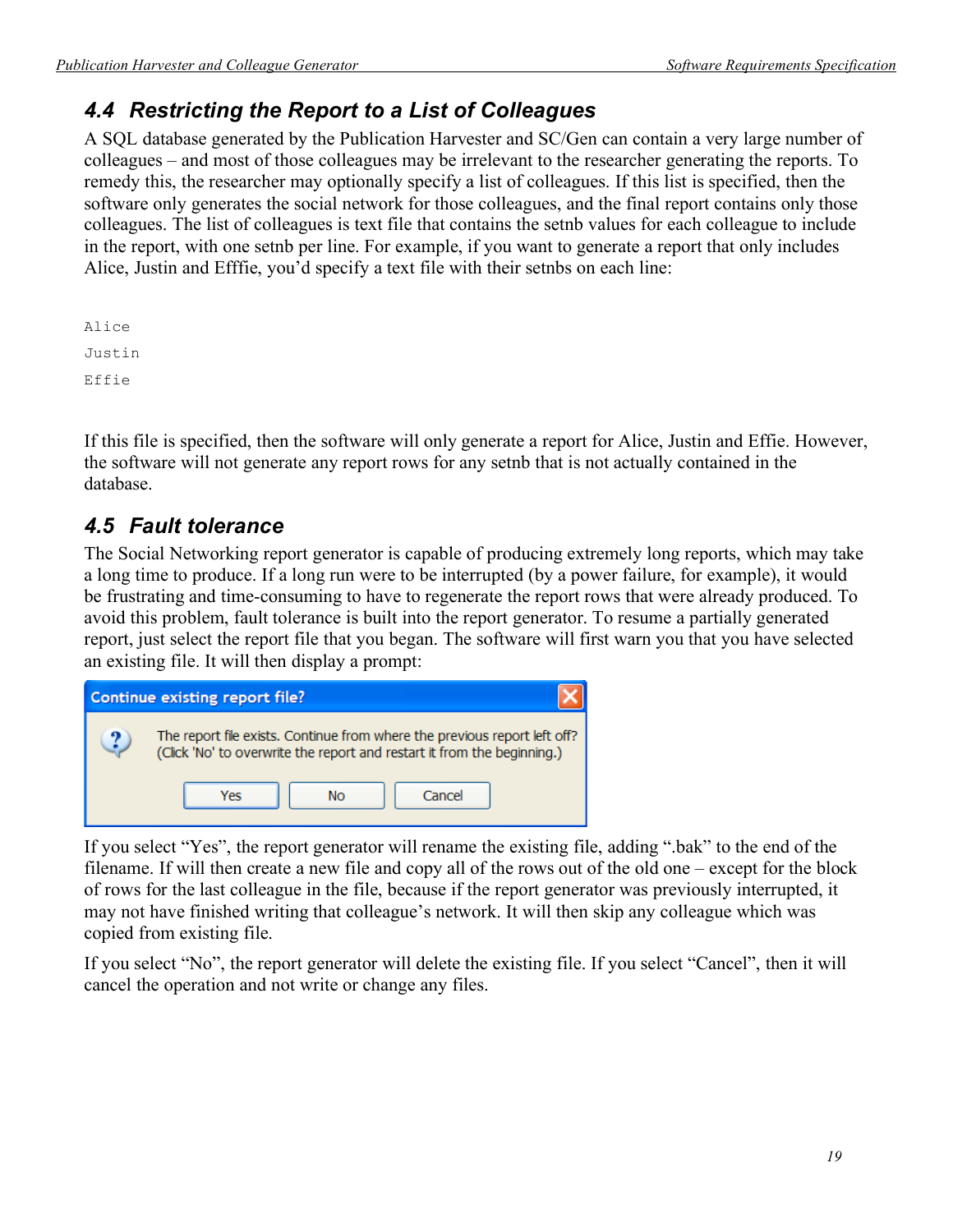## **GNU Free Documentation License**

#### Version 1.2, November 2002

Copyright (C) 2000,2001,2002 Free Software Foundation, Inc. 51 Franklin St, Fifth Floor, Boston, MA 02110-1301 USA Everyone is permitted to copy and distribute verbatim copies of this license document, but changing it is not allowed.

### **0. PREAMBLE**

The purpose of this License is to make a manual, textbook, or other functional and useful document "free" in the sense of freedom: to assure everyone the effective freedom to copy and redistribute it, with or without modifying it, either commercially or noncommercially. Secondarily, this License preserves for the author and publisher a way to get credit for their work, while not being considered responsible for modifications made by others.

This License is a kind of "copyleft", which means that derivative works of the document must themselves be free in the same sense. It complements the GNU General Public License, which is a copyleft license designed for free software.

We have designed this License in order to use it for manuals for free software, because free software needs free documentation: a free program should come with manuals providing the same freedoms that the software does. But this License is not limited to software manuals; it can be used for any textual work, regardless of subject matter or whether it is published as a printed book. We recommend this License principally for works whose purpose is instruction or reference.

#### **1. APPLICABILITY AND DEFINITIONS**

This License applies to any manual or other work, in any medium, that contains a notice placed by the copyright holder saying it can be distributed under the terms of this License. Such a notice grants a world-wide, royalty-free license, unlimited in duration, to use that work under the conditions stated herein. The "Document", below, refers to any such manual or work. Any member of the public is a licensee, and is addressed as "you". You accept the license if you copy, modify or distribute the work in a way requiring permission under copyright law.

A "Modified Version" of the Document means any work containing the Document or a portion of it, either copied verbatim, or with modifications and/or translated into another language.

A "Secondary Section" is a named appendix or a front-matter section of the Document that deals exclusively with the relationship of the publishers or authors of the Document to the Document's overall subject (or to related matters) and contains nothing that could fall directly within that overall subject. (Thus, if the Document is in part a textbook of mathematics, a Secondary Section may not explain any mathematics.) The relationship could be a matter of historical connection with the subject or with related matters, or of legal, commercial, philosophical, ethical or political position regarding them.

The "Invariant Sections" are certain Secondary Sections whose titles are designated, as being those of Invariant Sections, in the notice that says that the Document is released under this License. If a section does not fit the above definition of Secondary then it is not allowed to be designated as Invariant. The Document may contain zero Invariant Sections. If the Document does not identify any Invariant Sections then there are none.

The "Cover Texts" are certain short passages of text that are listed, as Front-Cover Texts or Back-Cover Texts, in the notice that says that the Document is released under this License. A Front-Cover Text may be at most 5 words, and a Back-Cover Text may be at most 25 words.

A "Transparent" copy of the Document means a machine-readable copy, represented in a format whose specification is available to the general public, that is suitable for revising the document straightforwardly with generic text editors or (for images composed of pixels) generic paint programs or (for drawings) some widely available drawing editor, and that is suitable for input to text formatters or for automatic translation to a variety of formats suitable for input to text formatters. A copy made in an otherwise Transparent file format whose markup, or absence of markup, has been arranged to thwart or discourage subsequent modification by readers is not Transparent. An image format is not Transparent if used for any substantial amount of text. A copy that is not "Transparent" is called "Opaque".

Examples of suitable formats for Transparent copies include plain ASCII without markup, Texinfo input format, LaTeX input format, SGML or XML using a publicly available DTD, and standard-conforming simple HTML, PostScript or PDF designed for human modification. Examples of transparent image formats include PNG, XCF and JPG. Opaque formats include proprietary formats that can be read and edited only by proprietary word processors, SGML or XML for which the DTD and/or processing tools are not generally available, and the machine-generated HTML, PostScript or PDF produced by some word processors for output purposes only.

The "Title Page" means, for a printed book, the title page itself, plus such following pages as are needed to hold, legibly, the material this License requires to appear in the title page. For works in formats which do not have any title page as such, "Title Page" means the text near the most prominent appearance of the work's title, preceding the beginning of the body of the text.

A section "Entitled XYZ" means a named subunit of the Document whose title either is precisely XYZ or contains XYZ in parentheses following text that translates XYZ in another language. (Here XYZ stands for a specific section name mentioned below, such as "Acknowledgements", "Dedications", "Endorsements", or "History".) To "Preserve the Title" of such a section when you modify the Document means that it remains a section "Entitled XYZ" according to this definition.

The Document may include Warranty Disclaimers next to the notice which states that this License applies to the Document. These Warranty Disclaimers are considered to be included by reference in this License, but only as regards disclaiming warranties: any other implication that these Warranty Disclaimers may have is void and has no effect on the meaning of this License.

### **2. VERBATIM COPYING**

You may copy and distribute the Document in any medium, either commercially or noncommercially, provided that this License, the copyright notices, and the license notice saying this License applies to the Document are reproduced in all copies, and that you add no other conditions whatsoever to those of this License. You may not use technical measures to obstruct or control the reading or further copying of the copies you make or distribute. However, you may accept compensation in exchange for copies. If you distribute a large enough number of copies you must also follow the conditions in section 3.

You may also lend copies, under the same conditions stated above, and you may publicly display copies.

### **3. COPYING IN QUANTITY**

If you publish printed copies (or copies in media that commonly have printed covers) of the Document, numbering more than 100, and the Document's license notice requires Cover Texts, you must enclose the copies in covers that carry, clearly and legibly, all these Cover Texts: Front-Cover Texts on the front cover, and Back-Cover Texts on the back cover. Both covers must also clearly and legibly identify you as the publisher of these copies. The front cover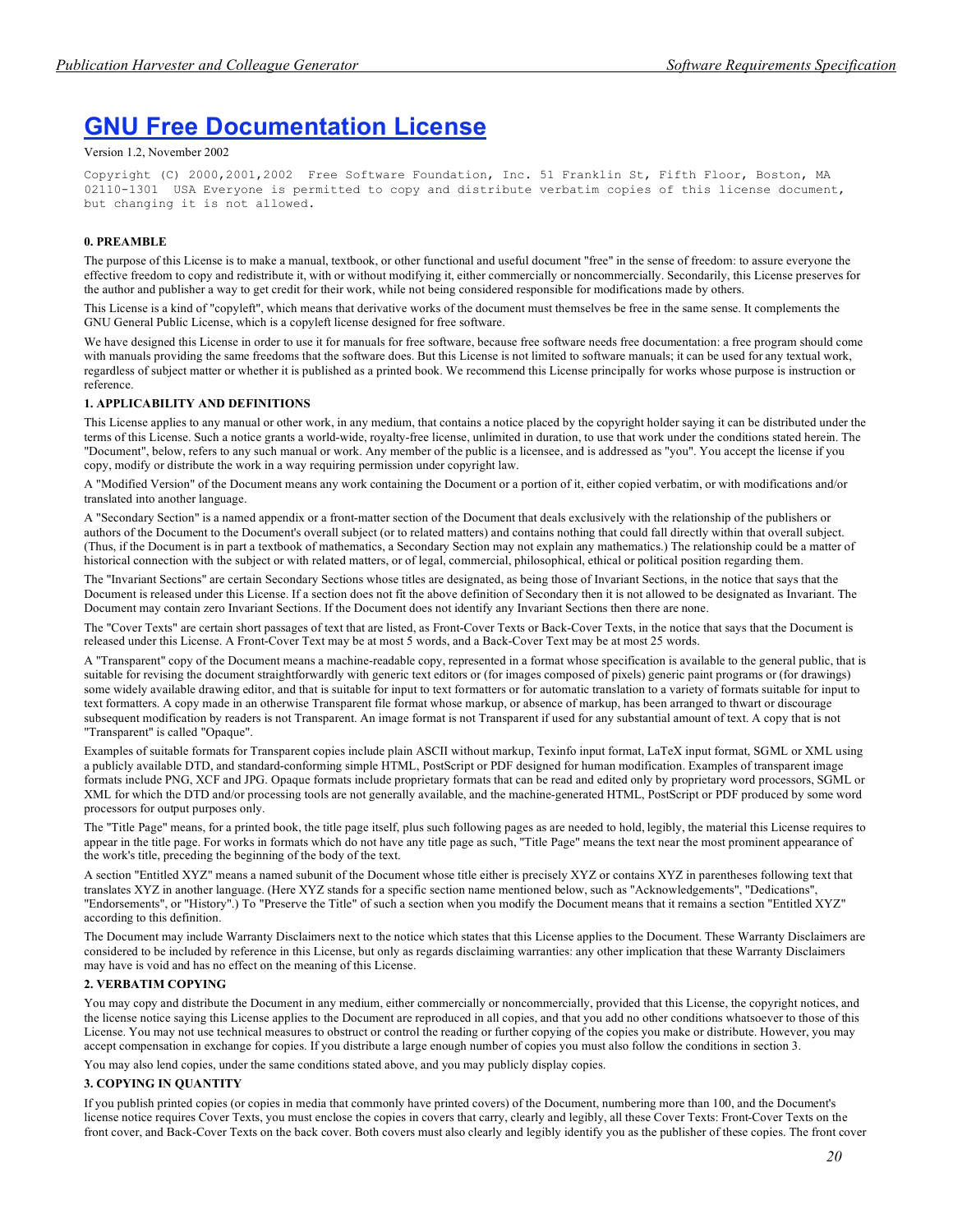must present the full title with all words of the title equally prominent and visible. You may add other material on the covers in addition. Copying with changes limited to the covers, as long as they preserve the title of the Document and satisfy these conditions, can be treated as verbatim copying in other respects.

If the required texts for either cover are too voluminous to fit legibly, you should put the first ones listed (as many as fit reasonably) on the actual cover, and continue the rest onto adjacent pages.

If you publish or distribute Opaque copies of the Document numbering more than 100, you must either include a machine-readable Transparent copy along with each Opaque copy, or state in or with each Opaque copy a computer-network location from which the general network-using public has access to download using public-standard network protocols a complete Transparent copy of the Document, free of added material. If you use the latter option, you must take reasonably prudent steps, when you begin distribution of Opaque copies in quantity, to ensure that this Transparent copy will remain thus accessible at the stated location until at least one year after the last time you distribute an Opaque copy (directly or through your agents or retailers) of that edition to the public.

It is requested, but not required, that you contact the authors of the Document well before redistributing any large number of copies, to give them a chance to provide you with an updated version of the Document.

### **4. MODIFICATIONS**

You may copy and distribute a Modified Version of the Document under the conditions of sections 2 and 3 above, provided that you release the Modified Version under precisely this License, with the Modified Version filling the role of the Document, thus licensing distribution and modification of the Modified Version to whoever possesses a copy of it. In addition, you must do these things in the Modified Version:

- **A.** Use in the Title Page (and on the covers, if any) a title distinct from that of the Document, and from those of previous versions (which should, if there were any, be listed in the History section of the Document). You may use the same title as a previous version if the original publisher of that version gives permission.
- **B.** List on the Title Page, as authors, one or more persons or entities responsible for authorship of the modifications in the Modified Version, together with at least five of the principal authors of the Document (all of its principal authors, if it has fewer than five), unless they release you from this requirement.
- **C.** State on the Title page the name of the publisher of the Modified Version, as the publisher.
- **D.** Preserve all the copyright notices of the Document.
- **E.** Add an appropriate copyright notice for your modifications adjacent to the other copyright notices.
- **F.** Include, immediately after the copyright notices, a license notice giving the public permission to use the Modified Version under the terms of this License, in the form shown in the Addendum below.
- **G.** Preserve in that license notice the full lists of Invariant Sections and required Cover Texts given in the Document's license notice.
- **H.** Include an unaltered copy of this License.
- **I.** Preserve the section Entitled "History", Preserve its Title, and add to it an item stating at least the title, year, new authors, and publisher of the Modified Version as given on the Title Page. If there is no section Entitled "History" in the Document, create one stating the title, year, authors, and publisher of the Document as given on its Title Page, then add an item describing the Modified Version as stated in the previous sentence.
- **J.** Preserve the network location, if any, given in the Document for public access to a Transparent copy of the Document, and likewise the network locations given in the Document for previous versions it was based on. These may be placed in the "History" section. You may omit a network location for a work that was published at least four years before the Document itself, or if the original publisher of the version it refers to gives permission.
- **K.** For any section Entitled "Acknowledgements" or "Dedications", Preserve the Title of the section, and preserve in the section all the substance and tone of each of the contributor acknowledgements and/or dedications given therein.
- **L.** Preserve all the Invariant Sections of the Document, unaltered in their text and in their titles. Section numbers or the equivalent are not considered part of the section titles.
- **M.** Delete any section Entitled "Endorsements". Such a section may not be included in the Modified Version.
- **N.** Do not retitle any existing section to be Entitled "Endorsements" or to conflict in title with any Invariant Section.
- **O.** Preserve any Warranty Disclaimers.

If the Modified Version includes new front-matter sections or appendices that qualify as Secondary Sections and contain no material copied from the Document, you may at your option designate some or all of these sections as invariant. To do this, add their titles to the list of Invariant Sections in the Modified Version's license notice. These titles must be distinct from any other section titles.

You may add a section Entitled "Endorsements", provided it contains nothing but endorsements of your Modified Version by various parties--for example, statements of peer review or that the text has been approved by an organization as the authoritative definition of a standard.

You may add a passage of up to five words as a Front-Cover Text, and a passage of up to 25 words as a Back-Cover Text, to the end of the list of Cover Texts in the Modified Version. Only one passage of Front-Cover Text and one of Back-Cover Text may be added by (or through arrangements made by) any one entity. If the Document already includes a cover text for the same cover, previously added by you or by arrangement made by the same entity you are acting on behalf of, you may not add another; but you may replace the old one, on explicit permission from the previous publisher that added the old one.

The author(s) and publisher(s) of the Document do not by this License give permission to use their names for publicity for or to assert or imply endorsement of any Modified Version.

### **5. COMBINING DOCUMENTS**

You may combine the Document with other documents released under this License, under the terms defined in section 4 above for modified versions, provided that you include in the combination all of the Invariant Sections of all of the original documents, unmodified, and list them all as Invariant Sections of your combined work in its license notice, and that you preserve all their Warranty Disclaimers.

The combined work need only contain one copy of this License, and multiple identical Invariant Sections may be replaced with a single copy. If there are multiple Invariant Sections with the same name but different contents, make the title of each such section unique by adding at the end of it, in parentheses, the name of the original author or publisher of that section if known, or else a unique number. Make the same adjustment to the section titles in the list of Invariant Sections in the license notice of the combined work.

In the combination, you must combine any sections Entitled "History" in the various original documents, forming one section Entitled "History"; likewise combine any sections Entitled "Acknowledgements", and any sections Entitled "Dedications". You must delete all sections Entitled "Endorsements."

### **6. COLLECTIONS OF DOCUMENTS**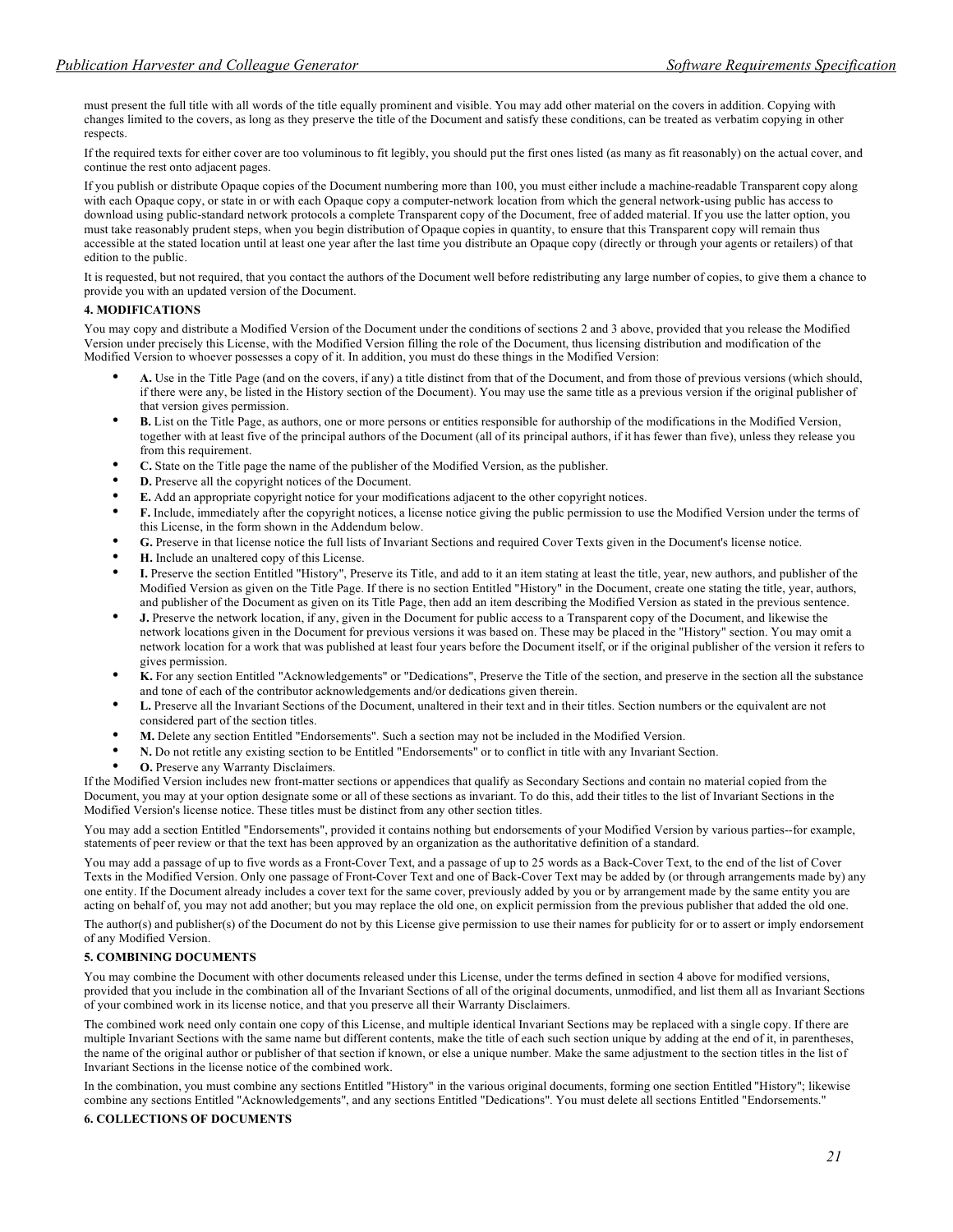You may make a collection consisting of the Document and other documents released under this License, and replace the individual copies of this License in the various documents with a single copy that is included in the collection, provided that you follow the rules of this License for verbatim copying of each of the documents in all other respects.

You may extract a single document from such a collection, and distribute it individually under this License, provided you insert a copy of this License into the extracted document, and follow this License in all other respects regarding verbatim copying of that document.

### **7. AGGREGATION WITH INDEPENDENT WORKS**

A compilation of the Document or its derivatives with other separate and independent documents or works, in or on a volume of a storage or distribution medium, is called an "aggregate" if the copyright resulting from the compilation is not used to limit the legal rights of the compilation's users beyond what the individual works permit. When the Document is included in an aggregate, this License does not apply to the other works in the aggregate which are not themselves derivative works of the Document.

If the Cover Text requirement of section 3 is applicable to these copies of the Document, then if the Document is less than one half of the entire aggregate, the Document's Cover Texts may be placed on covers that bracket the Document within the aggregate, or the electronic equivalent of covers if the Document is in electronic form. Otherwise they must appear on printed covers that bracket the whole aggregate.

#### **8. TRANSLATION**

Translation is considered a kind of modification, so you may distribute translations of the Document under the terms of section 4. Replacing Invariant Sections with translations requires special permission from their copyright holders, but you may include translations of some or all Invariant Sections in addition to the original versions of these Invariant Sections. You may include a translation of this License, and all the license notices in the Document, and any Warranty Disclaimers, provided that you also include the original English version of this License and the original versions of those notices and disclaimers. In case of a disagreement between the translation and the original version of this License or a notice or disclaimer, the original version will prevail.

If a section in the Document is Entitled "Acknowledgements", "Dedications", or "History", the requirement (section 4) to Preserve its Title (section 1) will typically require changing the actual title.

#### **9. TERMINATION**

You may not copy, modify, sublicense, or distribute the Document except as expressly provided for under this License. Any other attempt to copy, modify, sublicense or distribute the Document is void, and will automatically terminate your rights under this License. However, parties who have received copies, or rights, from you under this License will not have their licenses terminated so long as such parties remain in full compliance.

### **10. FUTURE REVISIONS OF THIS LICENSE**

The Free Software Foundation may publish new, revised versions of the GNU Free Documentation License from time to time. Such new versions will be similar in spirit to the present version, but may differ in detail to address new problems or concerns. See http://www.gnu.org/copyleft/.

Each version of the License is given a distinguishing version number. If the Document specifies that a particular numbered version of this License "or any later version" applies to it, you have the option of following the terms and conditions either of that specified version or of any later version that has been published (not as a draft) by the Free Software Foundation. If the Document does not specify a version number of this License, you may choose any version ever published (not as a draft) by the Free Software Foundation.